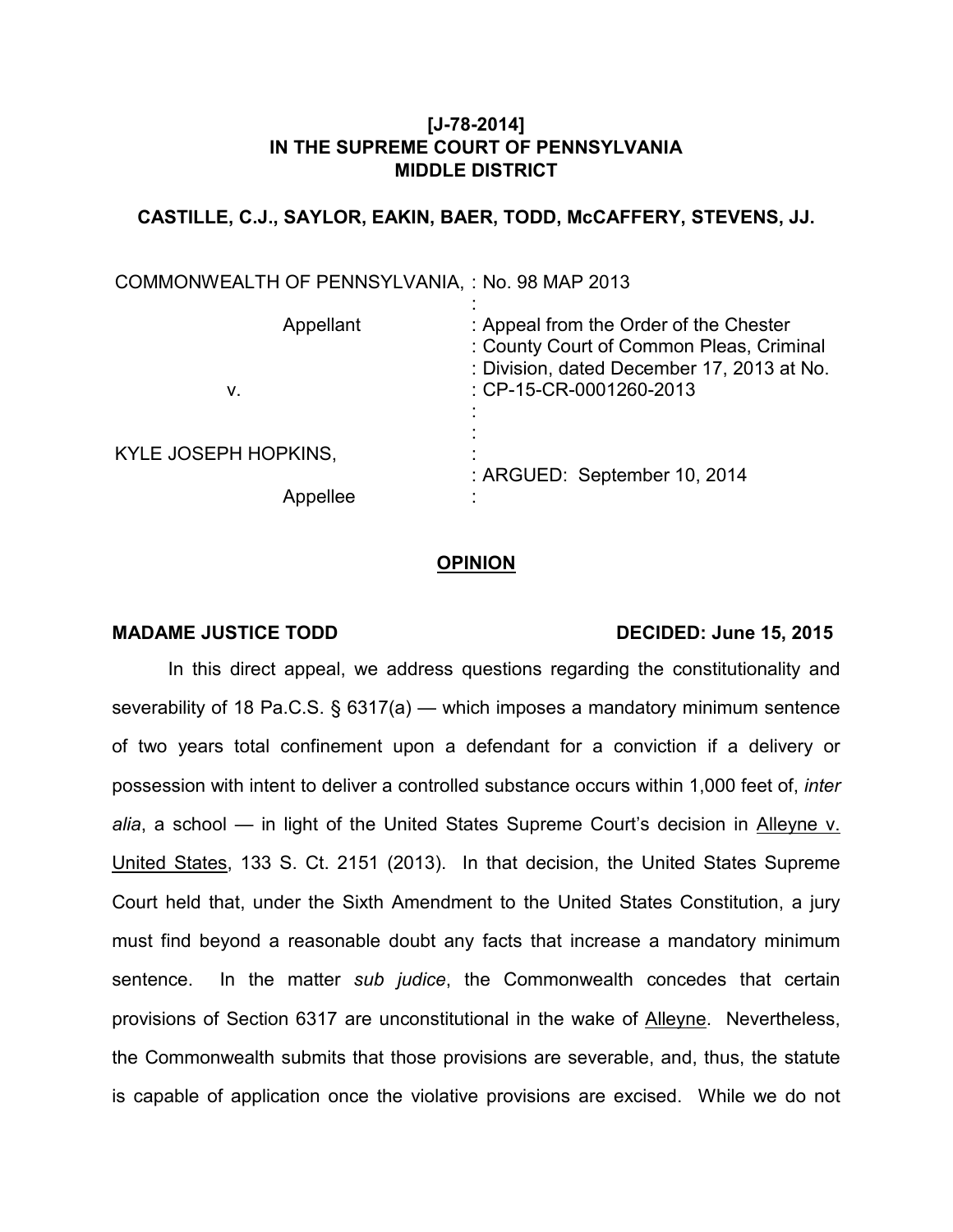question the legislature's wisdom or the necessity of severe penalties for those dealing in illegal drugs near our Commonwealth's schools, for the reasons that follow, we are constrained to conclude that the United States Supreme Court's decision in Alleyne renders Section 6317 unconstitutional and, further, that, in light of clear legislative intent, severance of the violative provisions from the statute is not permissible. Thus, we affirm the judgment of the trial court, which held Section 6317 to be unconstitutional and that its violative provisions were not severable.

The factual and procedural background of this matter is as follows. On March 27, 2013, the Pennsylvania State Police filed a criminal complaint against Appellee Kyle Hopkins charging him with various violations of the Controlled Substance, Drug, Device and Cosmetic Act, 35 P.S. §§ 780-101 *et seq*. The charges arose from three incidents, which took place over three days in April 2012, during which Appellee sold heroin to a confidential informant in Kennett Square Borough and New Garden Township, Chester County, Pennsylvania. One sale allegedly occurred in a school zone. Appellee was held for court on all charges, which included three counts of Possession with Intent to Deliver a Controlled Substance, 35 P.S. § 780-113(a)(30); three counts of Criminal Use of a Communication Facility, 18 Pa.C.S. § 7512(a); three counts of Possession of a Controlled Substance, 35 P.S. § 780-113(a)(16); and three counts of Possession of Drug Paraphernalia, 35 P.S. § 780-113(a)(32). Approximately two weeks later, the Chester County District Attorney's office filed a criminal information charging Appellee with the 12 counts noted above.

Anticipating the Commonwealth would seek the mandatory minimum sentence pursuant to 18 Pa.C.S. § 6317, on October 31, 2013, Appellee filed a Motion for Extraordinary Relief contending Section 6317 was unconstitutional. Judge David Bortner of the Court of Common Pleas of Chester County held a hearing on November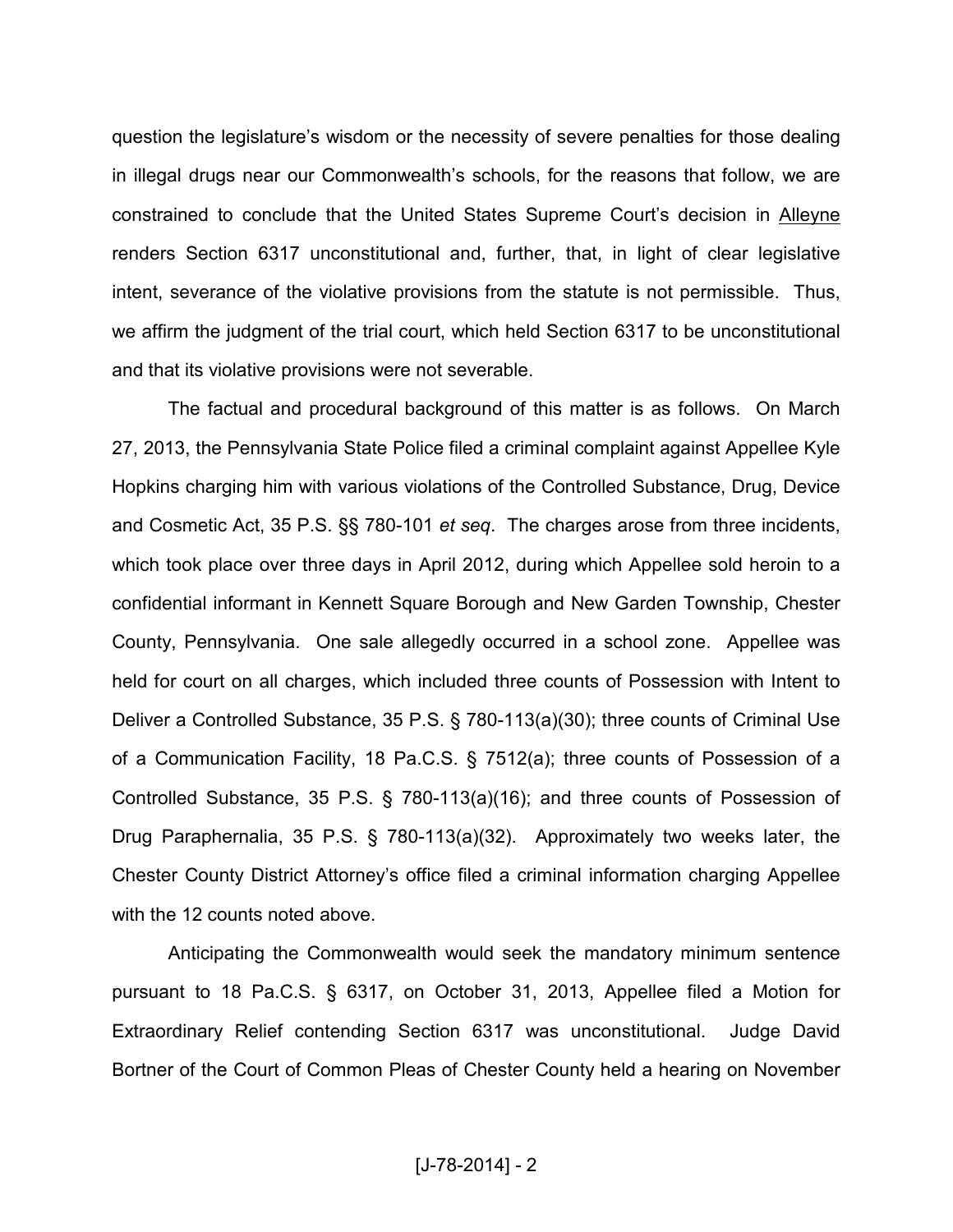14, 2013. Five days later, the Commonwealth filed an amended criminal information to include notice that the Commonwealth sought the mandatory minimum sentence required by Section 6317. The trial court, however, granted Appellee's motion on December 17, 2013, declaring Section 6317 to be unconstitutional in its entirety.

The trial court reasoned that it was bound by the United States Supreme Court's decision in Alleyne, which held that facts which increase the mandatory minimum sentence are an element of the offense which must be submitted to the jury and found beyond a reasonable doubt. The court opined that Section 6317(b) placed facts determining the applicability of the mandatory minimum sentence in the hands of the sentencing court and that such determination was based upon the preponderance of the evidence in violation of Alleyne. Trial Court Order, 12/17/13, at 1 n.1. The court also rejected the Commonwealth's suggestion that the Alleyne defect could be cured by adding a special interrogatory to the verdict slip. Id. Six days later, the Commonwealth filed a notice of appeal to our Court.<sup>1</sup>

Before our Court, the Commonwealth raises the following issue for our review:

Whether the trial court erred in concluding that 18 Pa.C.S.A. § 6317, titled, "Drug-Free School Zones", is unconstitutional in its entirety, based upon Alleyne v. United States, where those provisions of § 6317 that do not comply with Alleyne are clearly severable from the remainder of the statute?

Commonwealth's Brief at 5.

<sup>&</sup>lt;sup>1</sup> Our Court has exclusive jurisdiction over appeals from final orders of the courts of common pleas holding a statute unconstitutional. 42 Pa.C.S. § 722(7) ("The Supreme Court shall have exclusive jurisdiction of appeals from final orders of the courts of common pleas in . . . [m]atters where the court of common pleas has held invalid as repugnant to the Constitution, treaties or laws of the United States, or to the Constitution of this Commonwealth, any treaty or law of the United States or any provision of the Constitution of, or of any statute of, this Commonwealth, or any provision of any home rule charter.").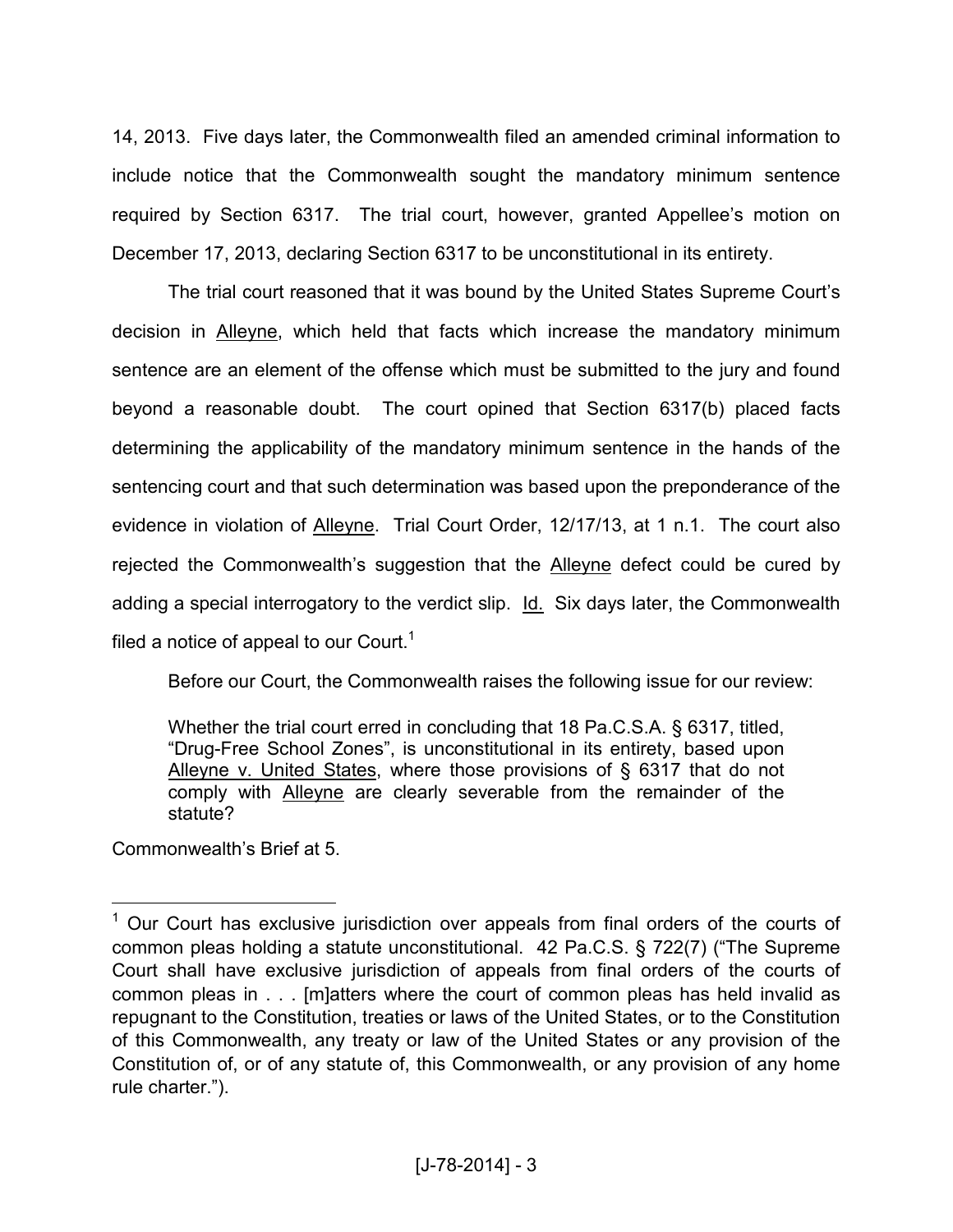Before considering the arguments of the parties, we set forth a brief background of the law informing this appeal. As discussed more fully below, in 2013, the United States Supreme Court rendered its decision in Alleyne, in which it held that any fact which increases a mandatory minimum sentence is an "element" of the crime, and not a "sentencing factor," and, thus, must be submitted to the jury pursuant to the Sixth Amendment to the United States Constitution.

The focus of the Alleyne challenge in this appeal is Section 6317 of the Crimes Code, entitled "Drug-free school zones" — a statutory provision first enacted in 1997, which sets forth a mandatory minimum sentence of two years total confinement if delivery of, or possession with intent to deliver, a controlled substance occurs within 1,000 feet of a school, college, or playground. Section 6317 states in full:

**(a) General rule.—**A person 18 years of age or older who is convicted in any court of this Commonwealth of a violation of section 13(a)(14) or (30) of the act of April 14, 1972 (P.L. 233, No. 64), known as The Controlled Substance, Drug, Device and Cosmetic Act, shall, if the delivery or possession with intent to deliver of the controlled substance occurred within 1,000 feet of the real property on which is located a public, private or parochial school or a college or university or within 250 feet of the real property on which is located a recreation center or playground or on a school bus, be sentenced to a minimum sentence of at least two years of total confinement, notwithstanding any other provision of this title, The Controlled Substance, Drug, Device and Cosmetic Act or other statute to the contrary. The maximum term of imprisonment shall be four years for any offense:

(1) subject to this section; and

(2) for which The Controlled Substance, Drug, Device and Cosmetic Act provides for a maximum term of imprisonment of less than four years.

If the sentencing court finds that the delivery or possession with intent to deliver was to an individual under 18 years of age, then this section shall not be applicable and the offense shall be subject to section 6314 (relating to sentencing and penalties for trafficking drugs to minors).

**(b) Proof at sentencing.—**The provisions of this section shall not be an element of the crime. Notice of the applicability of this section to the defendant shall not be required prior to conviction, but reasonable notice of the Commonwealth's intention to proceed under this section shall be provided after conviction and before sentencing. The applicability of this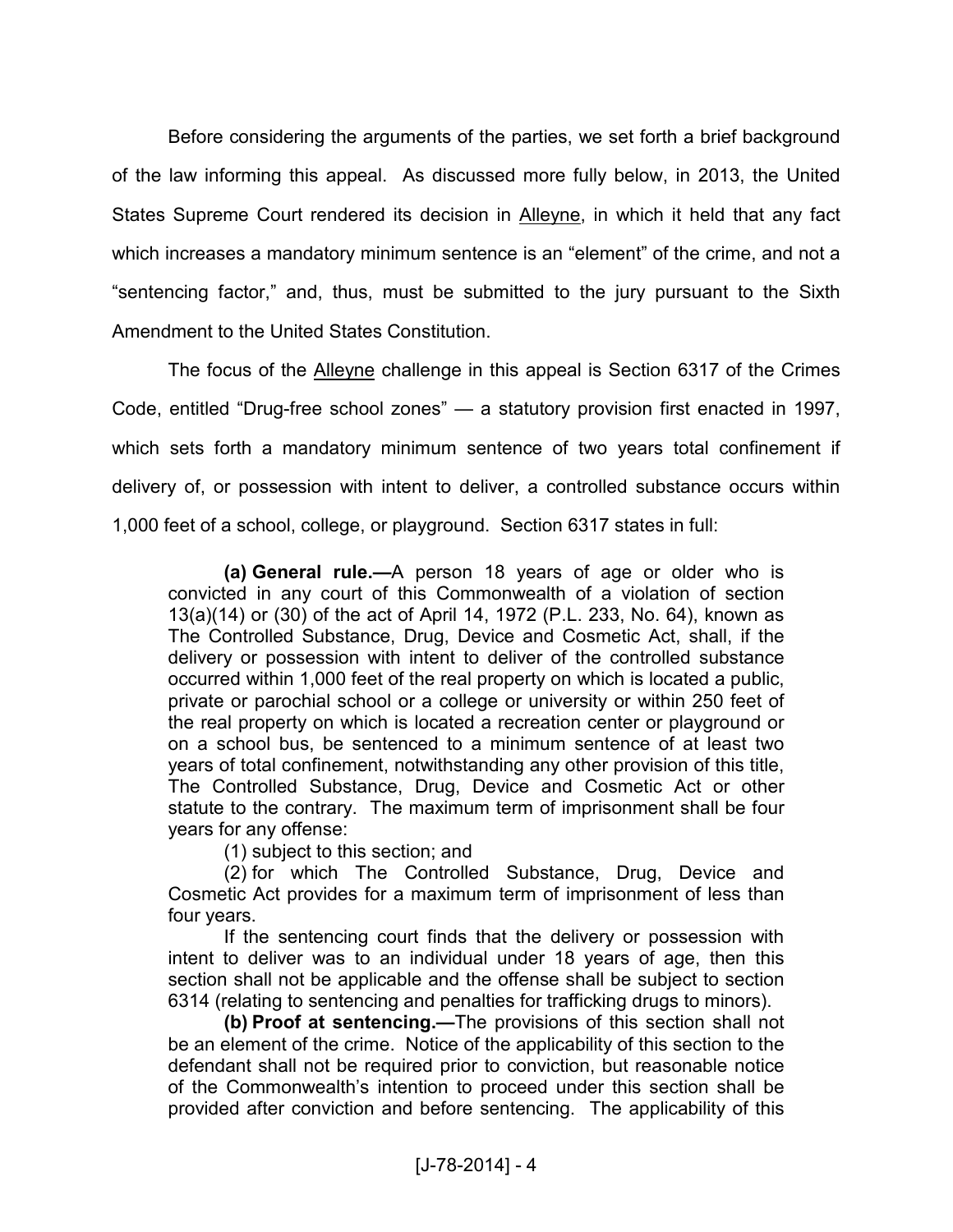section shall be determined at sentencing. The court shall consider evidence presented at trial, shall afford the Commonwealth and the defendant an opportunity to present necessary additional evidence and shall determine by a preponderance of the evidence if this section is applicable.

**(c) Authority of court in sentencing.—**There shall be no authority for a court to impose on a defendant to which this section is applicable a lesser sentence than provided for in subsection (a), to place the defendant on probation or to suspend sentence. Nothing in this section shall prevent the sentencing court from imposing a sentence greater than that provided in this section. Sentencing guidelines promulgated by the Pennsylvania Commission on Sentencing shall not supersede the mandatory sentences provided in this section. Disposition under section 17 or 18 of The Controlled Substance, Drug, Device and Cosmetic Act shall not be available to a defendant to which this section applies.

**(d) Appeal by Commonwealth.—**If a sentencing court refuses to apply this section where applicable, the Commonwealth shall have the right to appellate review of the action of the sentencing court. The appellate court shall vacate the sentence and remand the case to the sentencing court for imposition of a sentence in accordance with this section if it finds that the sentence was imposed in violation of this section.

18 Pa.C.S. § 6317.

While the present challenge is to the constitutionality of Section 6317, it is axiomatic that, even if certain provisions of a statute are deemed to run afoul of the federal or state Constitution, portions of the statute which are not so offensive may retain their viability through judicial severing of those sections from the sections that are unconstitutional. The General Assembly has expressed its intent with respect to the constitutional construction of statutes, and specifically severability, in Section 1925 of the Statutory Construction Act. 1 Pa.C.S. § 1925. Section 1925 provides:

The provisions of every statute shall be severable. If any provision of any statute or the application thereof to any person or circumstance is held invalid, the remainder of the statute, and the application of such provision to other persons or circumstances, shall not be affected thereby, unless the court finds that the valid provisions of the statute are so essentially and inseparably connected with, and so depend upon, the void provision or application, that it cannot be presumed the General Assembly would have enacted the remaining valid provisions without the void one; or unless the court finds that the remaining valid provisions, standing alone,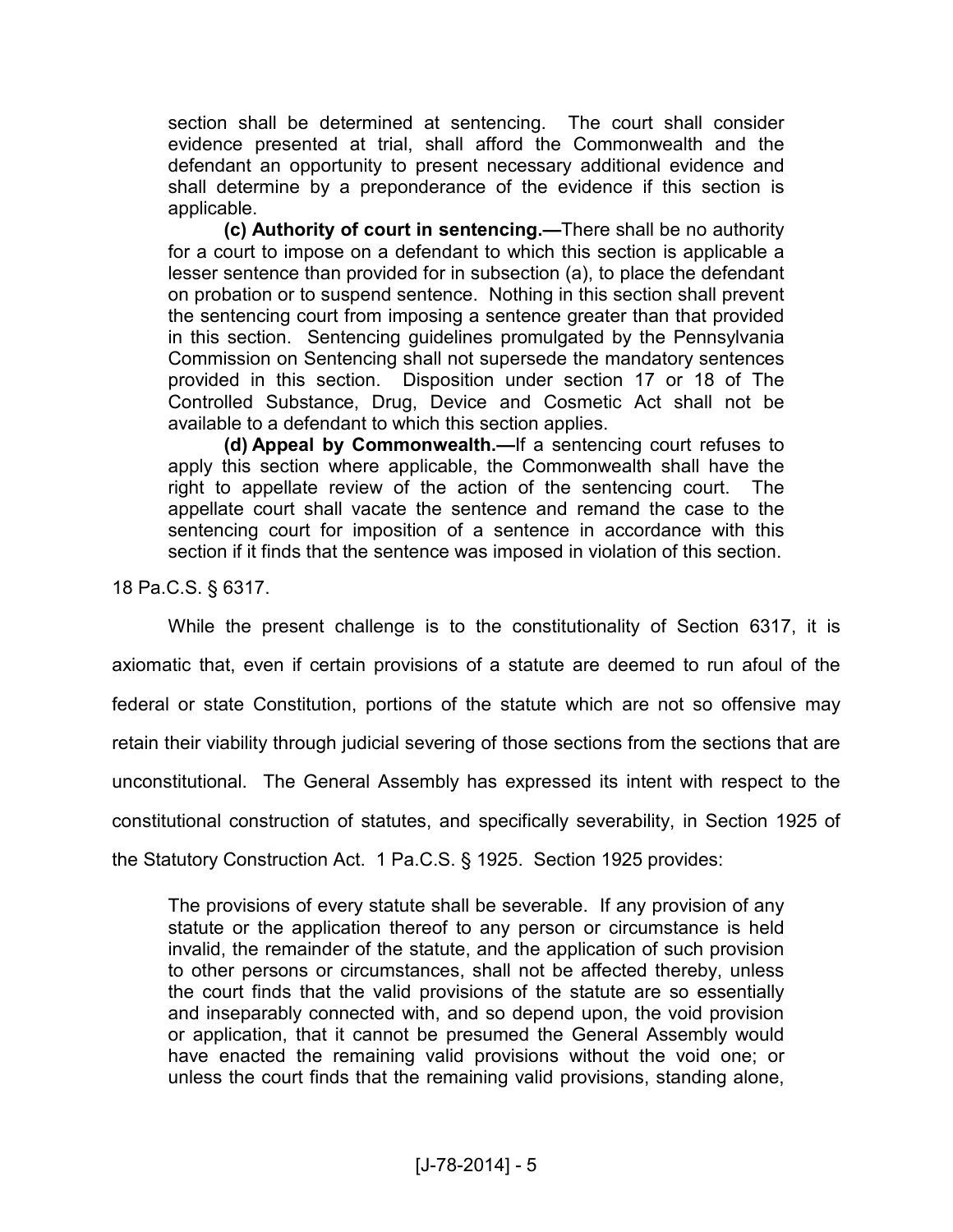are incomplete and are incapable of being executed in accordance with the legislative intent.

1 Pa.C.S. § 1925. With this legal background in mind, we turn to the arguments of the parties.

The Commonwealth first traces the evolution of the United States Supreme Court's case law regarding the constitutional necessity that a jury must consider any fact which increases the penalty for a crime. Offering the presumption that legislative enactments are constitutional, and that a statute will be found to be unconstitutional only if it clearly, palpably, and plainly violates the Constitution, the Commonwealth nevertheless concedes that Alleyne impacts Section 6317's proof at sentencing provision. In sum, the Commonwealth divides Section 6317's provisions into two categories  $-$  procedural and substantive  $-$  and contends that Alleyne calls into question only the procedural aspects of the statute. Thus, the Commonwealth's core position is not that, when held up against the mandate of Alleyne, the statute is constitutional *in toto*, but, rather, as only certain limited procedural provisions of the legislation run afoul of Alleyne, Section 6317 is severable and the substantive provisions remain viable.

The Commonwealth, noting public policy favors severability, points to the Statutory Construction Act, which offers the presumption of severability, unless either (1) the "valid provisions of the statute are so essentially and inseparably connected with, and so depend upon, the void provision or application, that it cannot be presumed the General Assembly would have enacted the remaining valid provisions without the void one;" or (2) the "remaining valid provisions, standing alone, are incomplete and are incapable of being executed" in accordance with the intent of the legislature. 1 Pa.C.S. § 1925. Building on this provision, the Commonwealth reasons that, with the removal of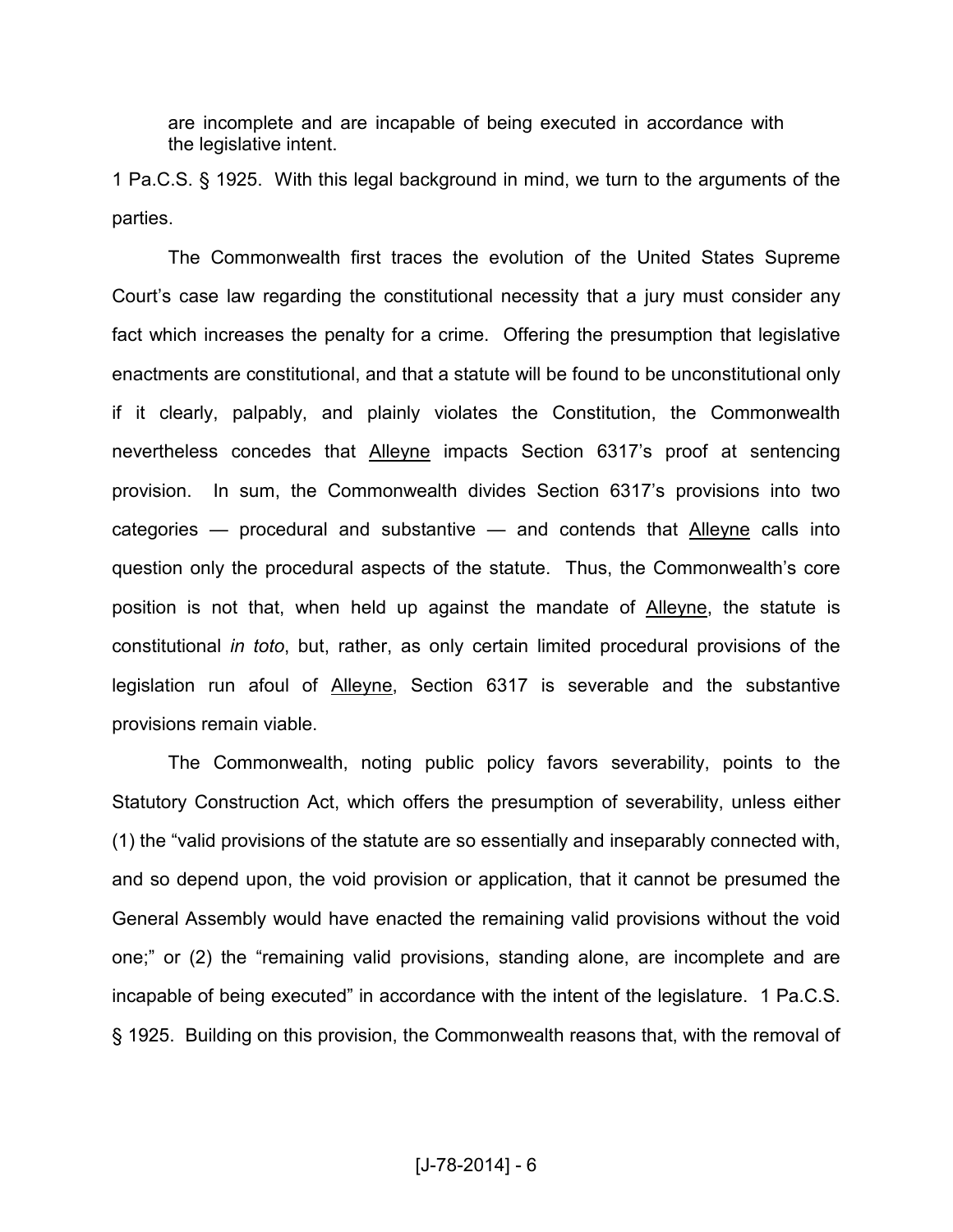the "fact finding provisions" from the statute, the remaining valid provisions, standing alone, are complete and capable of being executed consistent with legislative intent.

Specifically, the Commonwealth suggests that subsection (b) of the statute and the proviso in subsection (a)  $-$  "the sentencing court finds that"  $-$  which places fact finding in the hands of the sentencing court are all that need to be severed from the statute to render it constitutional under Alleyne. The Commonwealth maintains, consistent with the presumption in favor of severability, that this minor excising of the procedural provisions allows the remaining substantive provisions to be capable of execution in accordance with legislative intent. Related thereto, the Commonwealth claims that to find a lack of severability would be to assume that the General Assembly would not have passed the mandatory minimum sentencing if it knew juries would determine operative facts, and stresses that the laudable goal of the statute was to protect the children in our communities from the evils of the illegal drug trade.

In further support of its severability argument, the Commonwealth urges that special or specific verdicts, which would be required to satisfy Alleyne, should not be rejected by our Court, as disapproving comments concerning special verdicts are either *dicta*, citing Commonwealth v. Samuel, 961 A.2d 57, 63-64 (Pa. 2008), or contained in plurality decisions, citing Commonwealth v. Jacobs, 39 A.3d 977 (Pa. 2012). The Commonwealth adds that the Pennsylvania Criminal Procedural Rules Committee has made proposals to standardize the practice of special verdicts in light of Alleyne, by suggesting amending Pa.R.Crim.P. 648 to allow for special verdicts. Commonwealth's Brief at 33-38 (citing Pennsylvania Bulletin, Volume 43, Number 44, November 2, 2013, at 6490-92). Thus, the Commonwealth concludes that the trial court erred in finding Section 6317 unconstitutional in its entirety, and contends that those provisions of the statute that do not comply with Alleyne are severable from the remainder of the statute.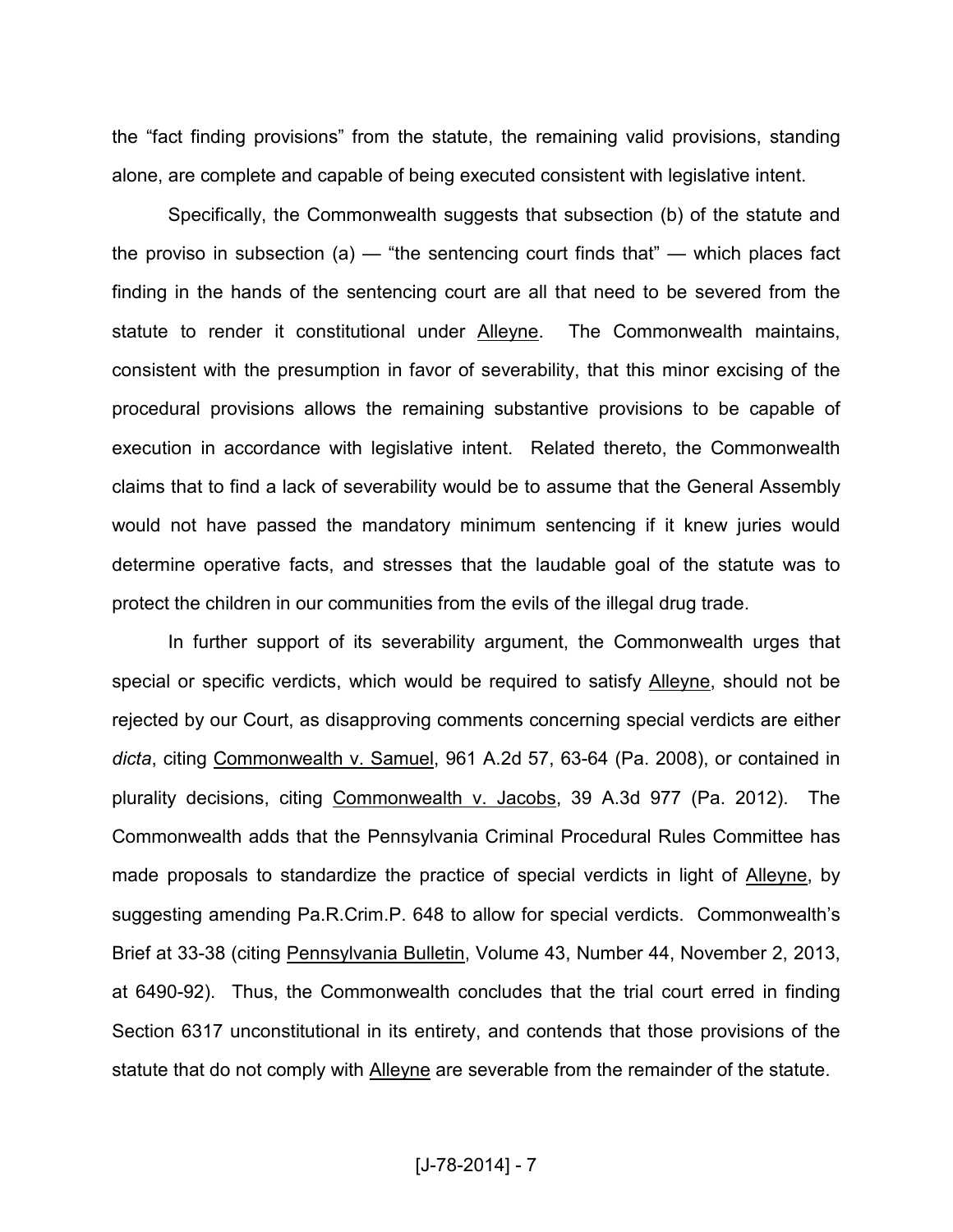Appellee responds that Section 6317 is triggered by a factual determination that the drug-related offense was committed within 1,000 feet of a school. Appellee explains that, under Alleyne, proof of the fact which brings about a mandatory minimum sentence must now be considered an "element of a distinct and aggravated crime," for which an accused has the right of a jury trial, application of the standard of proof beyond a reasonable doubt, as well as other protections. Appellee's Brief at 7 (citing Alleyne, 133 S. Ct. at 2162-63). Appellee further contends that, as this determination is now an element of the offense, an accused is entitled to a specific legal and factual allegation both in the complaint and in the information or indictment whenever the Commonwealth seeks a mandatory minimum sentence under Section 6317. According to Appellee, however, the legislature unambiguously provided in Section 6317 that this factual determination was not to be treated as an element of the crime and was to be determined at sentencing.

More specifically, Appellee maintains severability is not permissible as the remaining statutory provisions standing alone are incomplete and incapable of being executed in accordance with legislative intent. Appellee's Brief at 14-15 (citing 1 Pa.C.S. § 1925). Appellee points to six ways in which the provisions of Section 6317 are unconstitutional:

- $(1)$  "The provisions ... shall not be an element of the crime." Subsection (b);
- (2) "Notice of the applicability of this section shall not be required prior to conviction." Subsection (b);
- (3) "The applicability of this section shall be determined at sentencing." Subsection (b);
- $(4)$  "The [sentencing] court ... shall determine ... if this section is applicable." Subsection (b);
- $(5)$  "The court  $\ldots$  shall determine by a preponderance of the evidence if this section is applicable." Subsection (b);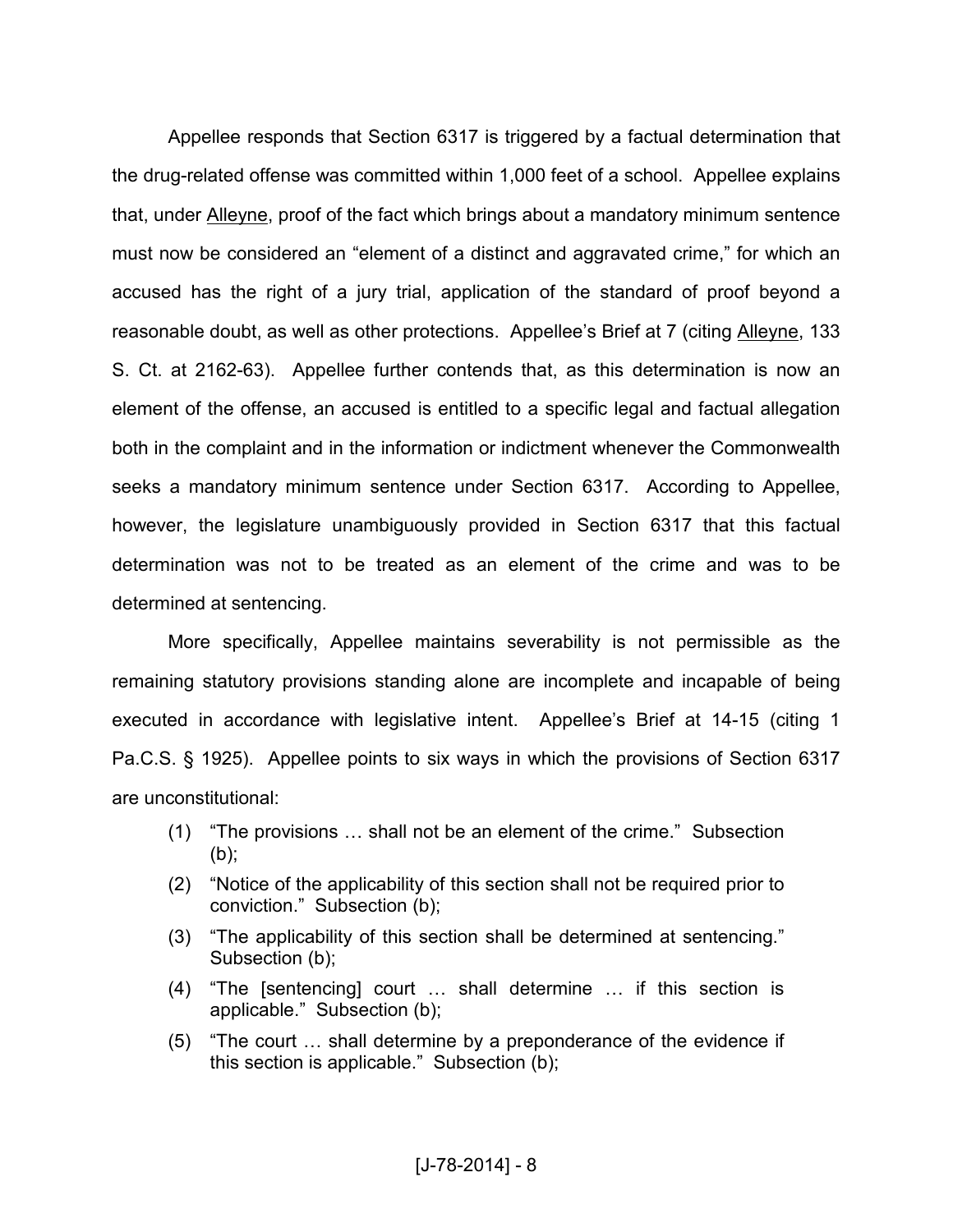(6) "If a sentencing court refuses to apply this section where applicable, the Commonwealth shall have the right to appellate review of the actions of the sentencing court. The appellate court shall vacate the sentence and remand the case to the sentencing court for imposition of a sentence in accordance with this section if it finds that the sentence was imposed in violation of this section." Subsection (d).

## Id. at 9-10.

Thus, Appellee submits that, if the mandatory minimum is executed in accord with legislative intent, it would violate notice, burden of proof, jury trial, and double jeopardy protections afforded by the Fifth, Sixth, and Fourteenth Amendments to the United States Constitution. Related thereto, Appellee stresses that our Court should not supplement or rewrite statutes, as the legislative power of the Commonwealth is vested in the General Assembly, Pa. Const. art. II, § I, not in the judiciary, and the only way Section 6317 could be cured of its constitutional deficiencies under Alleyne would be if our Court substituted provisions to effectuate the statute, which would be contrary to the plain expressions of the General Assembly.

Appellee develops that the remaining, non-violative provisions of Section 6317 merely offer an intent on the part of the legislature to have a mandatory minimum of two years for drug offenders who commit their crimes near schools, while all of the procedural provisions for executing the statute are unconstitutional, and, thus, the substantive provisions "are incomplete and incapable of being executed in accordance with legislative intent." Appellee's Brief at 14-15 (quoting 1 Pa.C.S. § 1925). Similarly, Appellee rejects the Commonwealth's suggestion that the use of special verdicts could cure the constitutional defects in the statute, as our Court in Samuel rejected a request for mandatory minimum special verdicts. See Samuel, 961 A.2d at 64 ("The proposal of special verdicts in criminal trials to determine what issues the jury actually resolved has been almost universally condemned."). Moreover, Appellee offers that, in any event,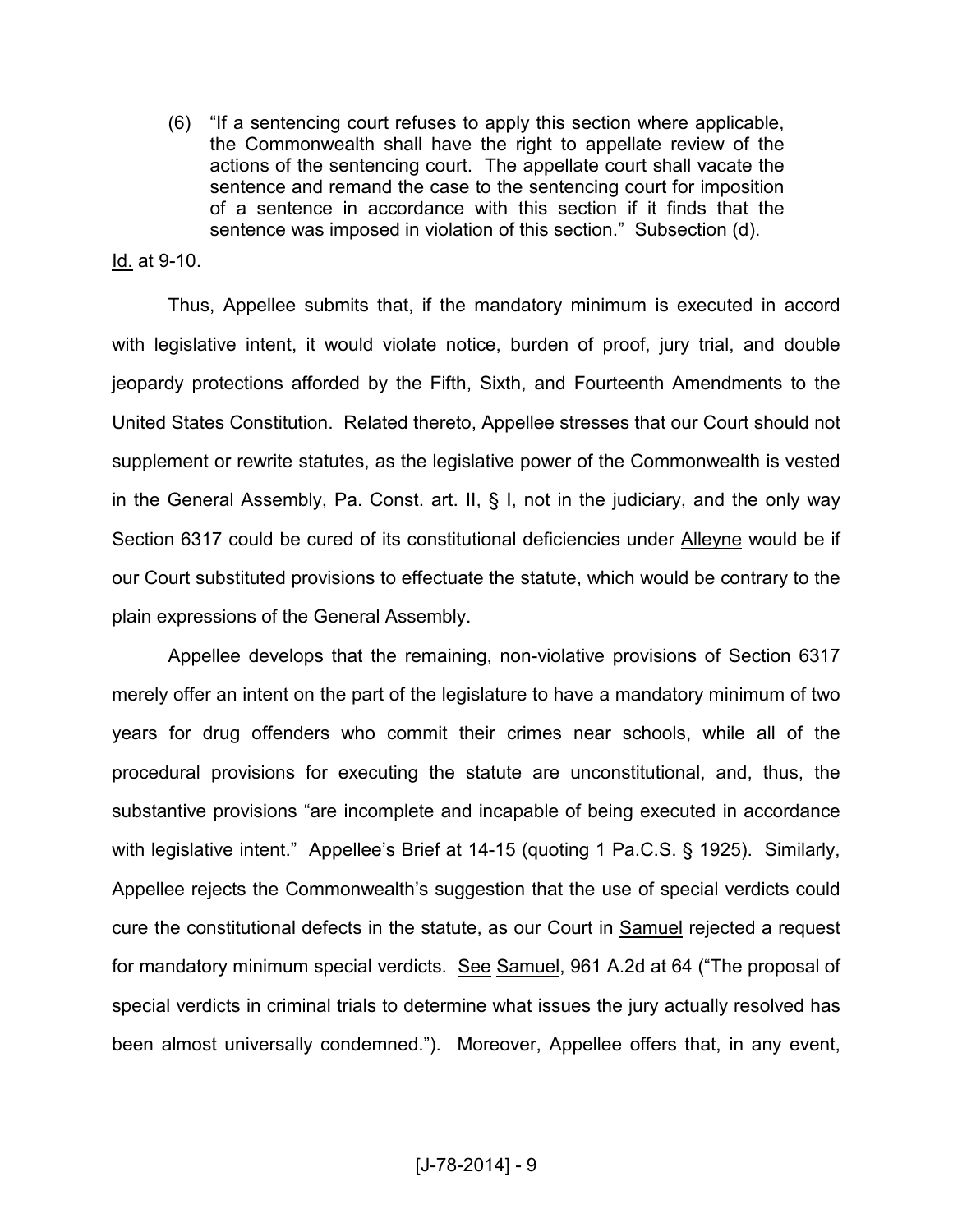even with the use of special verdicts, the notice and appeal provisions, as noted above, are also unconstitutional, and would not be cured by special verdicts.

Finally, Appellee argues that severability fails under Section 1925 of the Statutory Construction Act, and, specifically, under its alternative basis that "the valid provisions of the statute are so essentially and inseparably connected with, and so depend upon, the void provision or application, that it cannot be presumed the General Assembly would have enacted the remaining valid provisions without the valid one." Appellee's Brief at 20-21 (quoting 1 Pa.C.S. § 1925). According to Appellee, it cannot be presumed that the legislature would have enacted a mandatory minimum sentencing provision to protect children from drug offenses committed near schools if it was forced, as it is under Alleyne, to treat the factual determination as an element of the offense, as evinced by the low standard of proof on the Commonwealth to establish the necessary factual predicate post-conviction — preponderance of the evidence. Appellee posits that, given a choice of a mandatory minimum post-conviction sentencing statute being transformed into an aggravated criminal offense, with the full panoply of pre-trial (specific notice in charging document), trial (proof beyond a reasonable doubt and a jury), and post-trial (double jeopardy) protections, the legislature may have opted for sentencing guidelines as adequate and preferable for enhancing sentences for drug offenses committed near schools. Thus, ultimately, Appellee urges our Court to conclude that the unconstitutional mandatory minimum sentence statute is not severable.

Amicus Defender Association of Philadelphia, in support of Appellee, also sets forth various provisions of Section 6317 that it believes are violative of Alleyne. It elaborates that Section 6317(b) is unconstitutional as it permits the finder of fact, in determining the applicability of the mandatory minimum sentence, to "consider evidence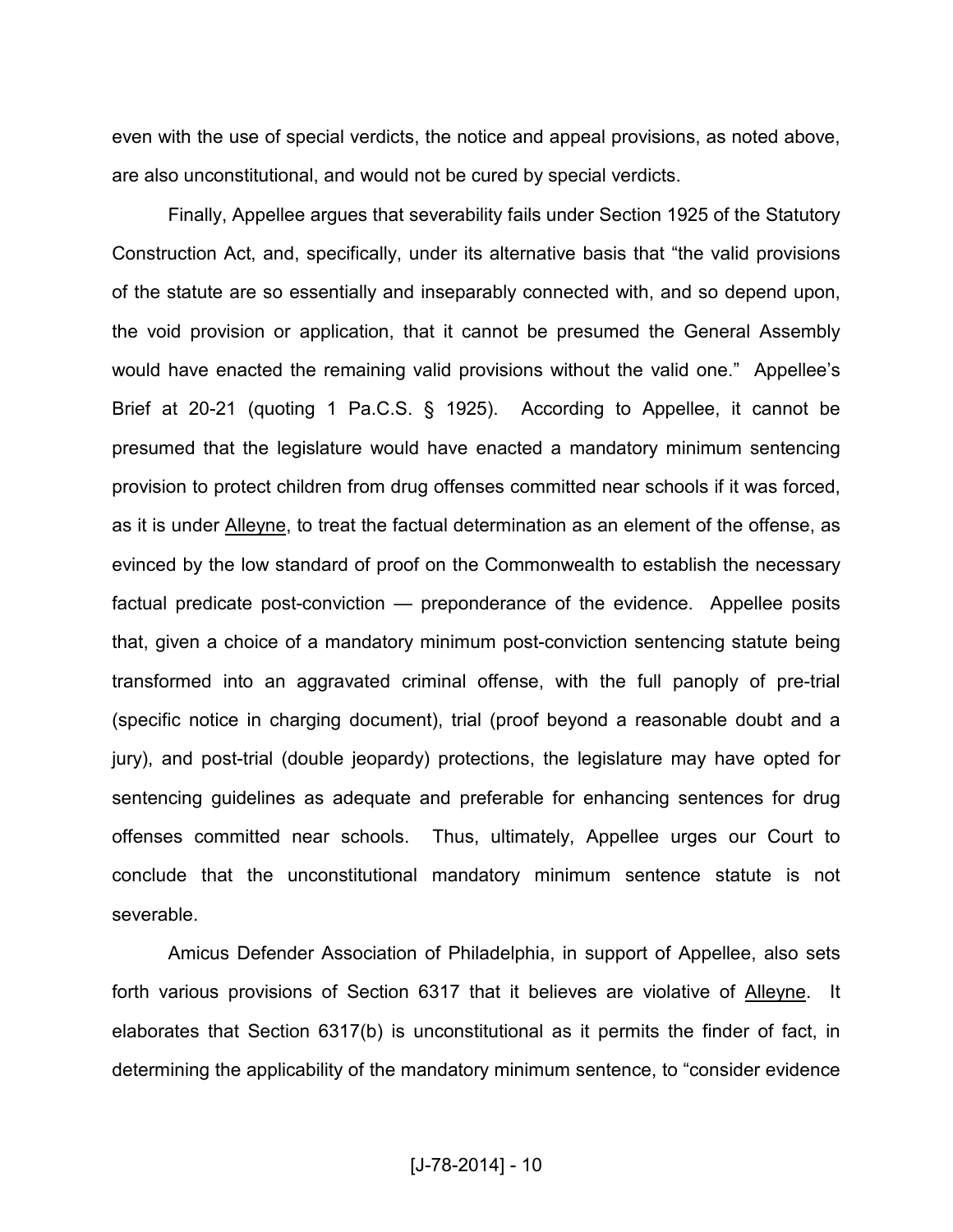presented at trial, [and] shall afford the Commonwealth and the defendant an opportunity to present additional evidence." Amicus' Brief at 12-13, 18-19. According to Amicus, as Alleyne instructs that Section 6317 deals with an aggravated crime, evidence of the crime must be presented at trial and not after, and, therefore, as Section 6317 provides for consideration of evidence after trial, it is violative of Alleyne on this basis as well.

Our review of the constitutionality and severability of a statute raises pure questions of law; thus, our standard of review is *de novo* and our scope of review is plenary. In Interest of F.C. III, 2 A.3d 1201, 1213 n.8 (Pa. 2010). Further, statutes enjoy a presumption of constitutionality, and such enactments will not be struck unless they clearly, plainly, and palpably violate the Constitution. Commonwealth v. Omar, 981 A.2d 179, 185 (Pa. 2009). With our standard and scope of review in hand, we turn to resolution of the issues before us.

The Sixth Amendment of the United States Constitution provides that an accused has the right to trial by an impartial jury. U.S. Const. amend. VI. The Constitution mandates that a criminal conviction must "rest upon a jury determination that the defendant is guilty of every element of the crime" in question beyond a reasonable doubt. United States v. Gaudin, 515 U.S. 506, 510 (1995). Since the United States Supreme Court's decision in McMillan v. Pennsylvania, 477 U.S. 79 (1986), however, judges have been able to find "sentencing factors" at post-conviction hearings without running afoul of the jury-trial guarantee. Id. at 81, 85-86, 93. Thus, legislatures were able to differentiate between elements of a crime and sentencing factors in drafting criminal codes. In McMillan, the Court found that a fact was not an element of the offense simply because it created or increased a mandatory minimum sentence, and, thus, that Pennsylvania did not violate the Constitution with its imposition of mandatory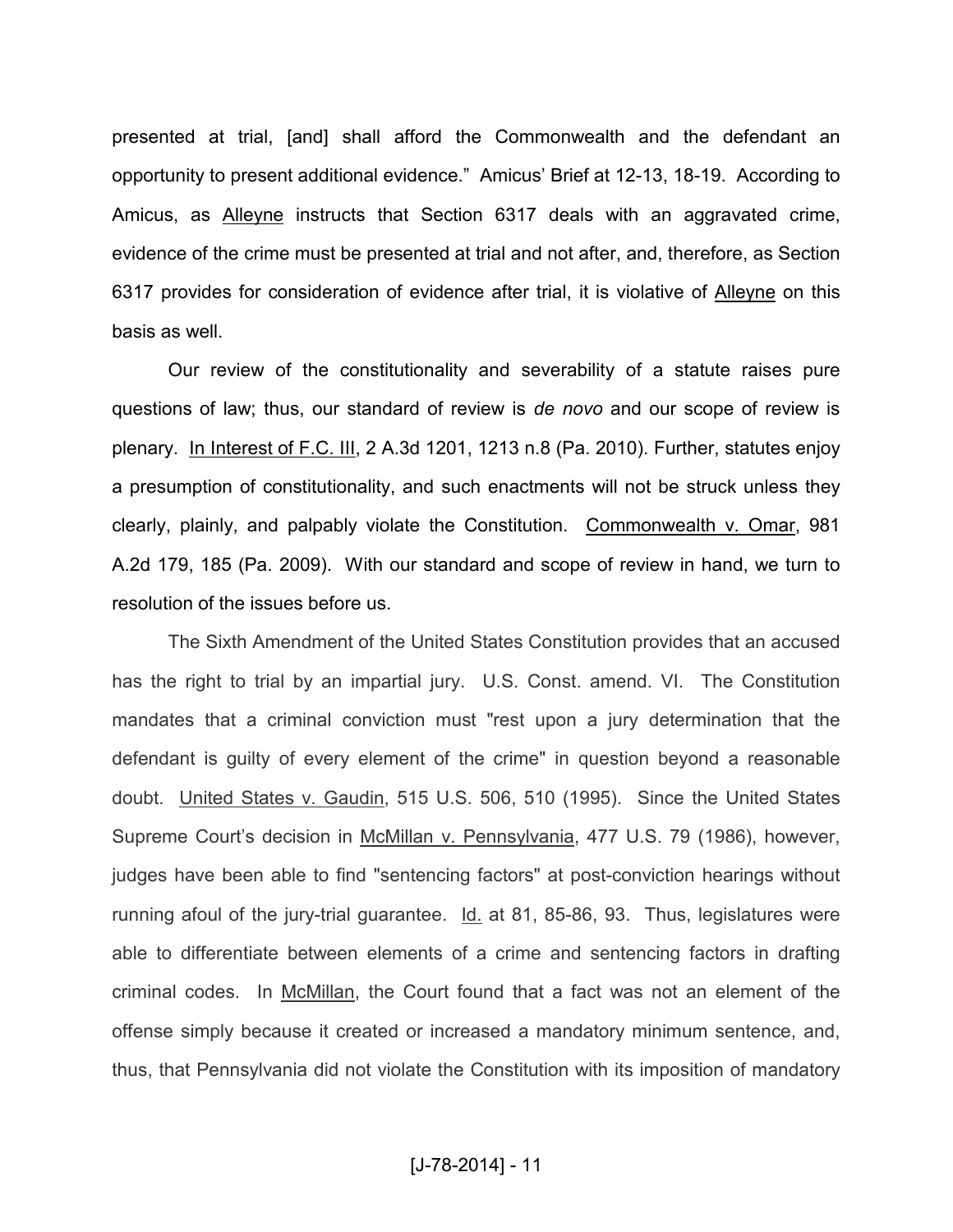minimum sentences based upon a trial court's determination, by a preponderance of the evidence, that various defendants "visibly possessed a firearm" while committing certain felonies. McMillan, 477 U.S. at 80-93.

In Apprendi v. New Jersey, 530 U.S. 466 (2000), however, the United States Supreme Court held that any fact that increases a defendant's sentence "beyond the prescribed statutory maximum" is an element for the jury, regardless of the legislature's designation. Apprendi, 530 U.S. at 490. While Apprendi spoke to increasing a statutory *maximum* sentence, two years later in Harris v. United States, 536 U.S. 545 (2002), a sharply divided high Court reaffirmed McMillan's conclusion that a fact that increases only a mandatory *minimum* sentence still constitutes a sentencing factor, and, thus, was not mandated to be determined by a jury.

Eleven years later, however, in Alleyne, the Supreme Court overruled Harris and McMillan, reasoning that "Apprendi applies with equal force to facts increasing [a] mandatory minimum." Alleyne, 133 S. Ct. at 2160, 2163. In that case, Allen Ryan Alleyne was charged with various federal crimes including "using or carrying a firearm in relation to a crime of violence" in violation of 18 U.S.C. § 924. That crime carried a fiveyear minimum sentence if it was found that the defendant "used" a firearm in the commission of the crime, but a seven-year minimum sentence if the defendant was found to have "brandished" the firearm in the course of the crime. The jury determined that Alleyne used the firearm, but did not indicate whether he brandished the firearm in the commission of the crime. The district judge concluded, consistent with Harris, that he could employ a preponderance of the evidence standard and found the weapon had been brandished. Thus, the judge sentenced Alleyne to a seven-year mandatory minimum sentence of imprisonment. The Fourth Circuit Court of Appeals affirmed.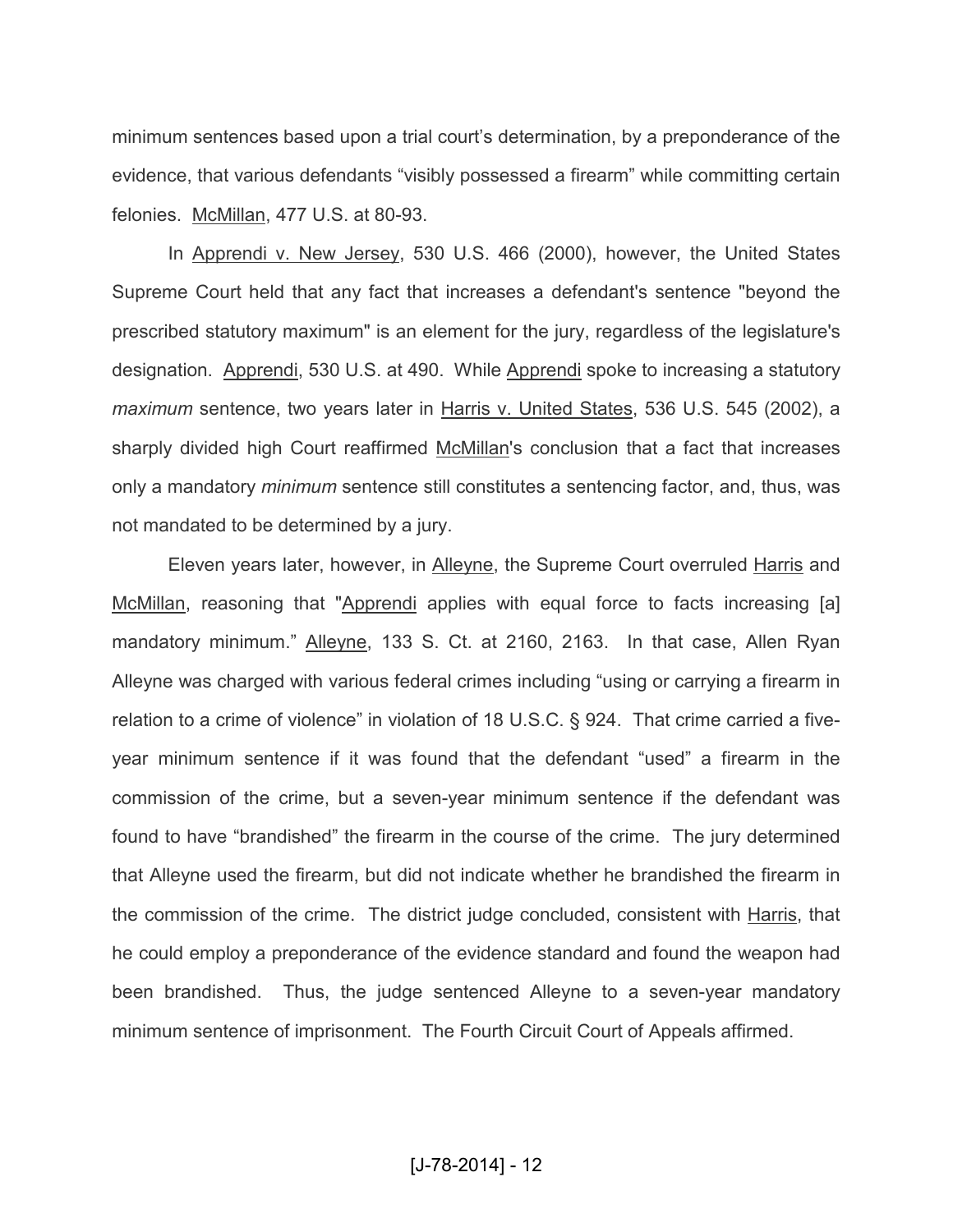On appeal, in an opinion authored by Justice Clarence Thomas, the high Court reasoned that, under the Sixth Amendment, "[a]ny fact that, by law, increases the penalty for a crime is an 'element' that must be submitted to the jury and found beyond a reasonable doubt." Alleyne, 133 S. Ct. at 2155. A mandatory minimum sentence increases the penalty for a crime, and, thus, the Court held that "any fact that increases the mandatory minimum is an 'element' that must be submitted to the jury." Id. As the judge in Alleyne found "brandishing" by a preponderance of the evidence, which increased the penalty to which Alleyne was subjected, and as such fact was an element which had to be determined by the jury beyond a reasonable doubt, the Court vacated and remanded the matter for resentencing consistent with the jury's verdict. Id. at 2163- 64.

In arriving at this conclusion, the Court overruled Harris and McMillan, finding the "distinction between facts that increase the statutory maximum and the facts that increase only the mandatory minimum" was untenable in light of the Court's earlier decision in Apprendi and the Sixth Amendment. Alleyne, 133 S. Ct. at 2155. The Court offered that the "facts increasing the legally prescribed floor *aggravate* the punishment," and, therefore, "the core crime and the fact triggering the mandatory minimum sentence together constitute a new, aggravated crime, each element of which must be submitted to the jury." Id. at 2161 (emphasis original); id. at 2162 ("[w]hen a finding of fact alters the legally prescribed punishment so as to aggravate it, the fact necessarily forms a constituent part of a new offense and must be submitted to the jury."). The Court further opined, with respect to concepts of notice, that "[d]efining facts that increase a mandatory statutory minimum to be part of the substantive offense enables the defendant to predict the legally applicable penalty from the face of the indictment" and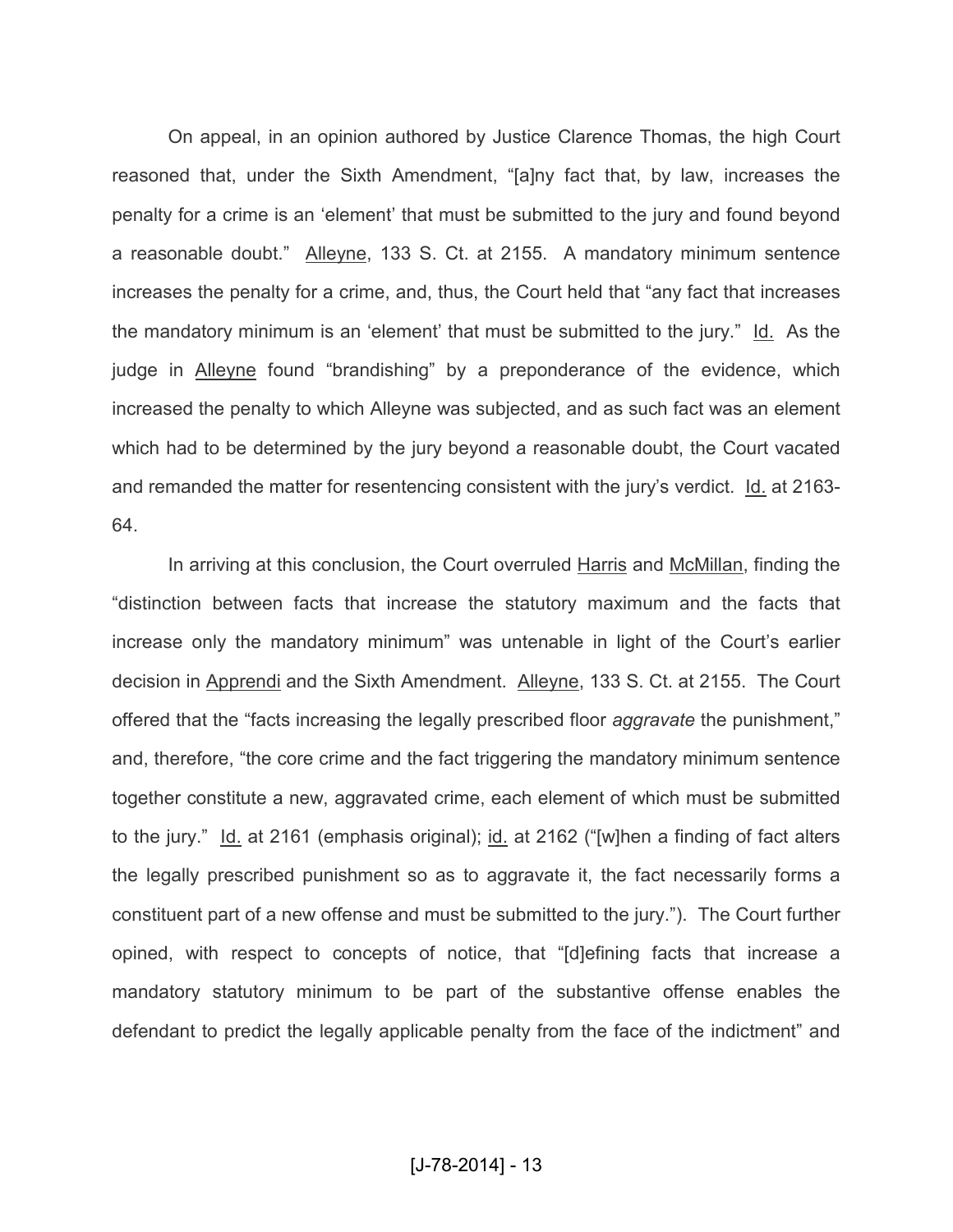"preserves the historic role of the jury as an intermediary between the State and criminal defendants." Id. at 2161.

Thus, in Alleyne, the United States Supreme Court extended its Apprendi line of cases, overturned its prior decisions in Harris and McMillan, and concluded that, when a factual determination is necessary for the imposition of a mandatory minimum sentence, the facts must be considered an element of a new, distinct aggravated offense. Alleyne, 133 S. Ct. at 2161-63. Moreover, as an element of the offense, the factual determination must be specifically alleged in the charging document, and the defendant has a right to have that fact determined by a jury beyond a reasonable doubt. Id. at 2160-61. The Court, however, drew an important contrast between facts triggering a sentencing minimum and those used in applying sentencing guidelines, emphasizing what the Constitution did not require. The Court stressed that factfinding which increases a statutory minimum "is distinct from factfinding used to guide judicial discretion in selecting a punishment 'within limits fixed by law.'" Id. at 2161 n.2. Thus, the high Court clarified that its decision did not impact "the broad discretion of judges to select a sentence within the range authorized by law." Id. at 2163.

In the matter *sub judice*, and as noted above, the Commonwealth concedes that certain procedural provisions of Section 6317 are unconstitutional in the wake of Alleyne. Nevertheless, the Commonwealth argues that those provisions are severable, and, thus, the statute is capable of application once the violative provisions are excised.

Generally speaking, "unless otherwise specified the individual provisions of all statutes are presumptively severable." Commonwealth v. Williams, 832 A.2d 962, 986 (Pa. 2003). As noted above, the legislature has spoken with respect to its intent regarding severability of statutes in Section 1925 of the Statutory Construction Act. Section 1925 provides that the provisions of a statute shall be severable, but that this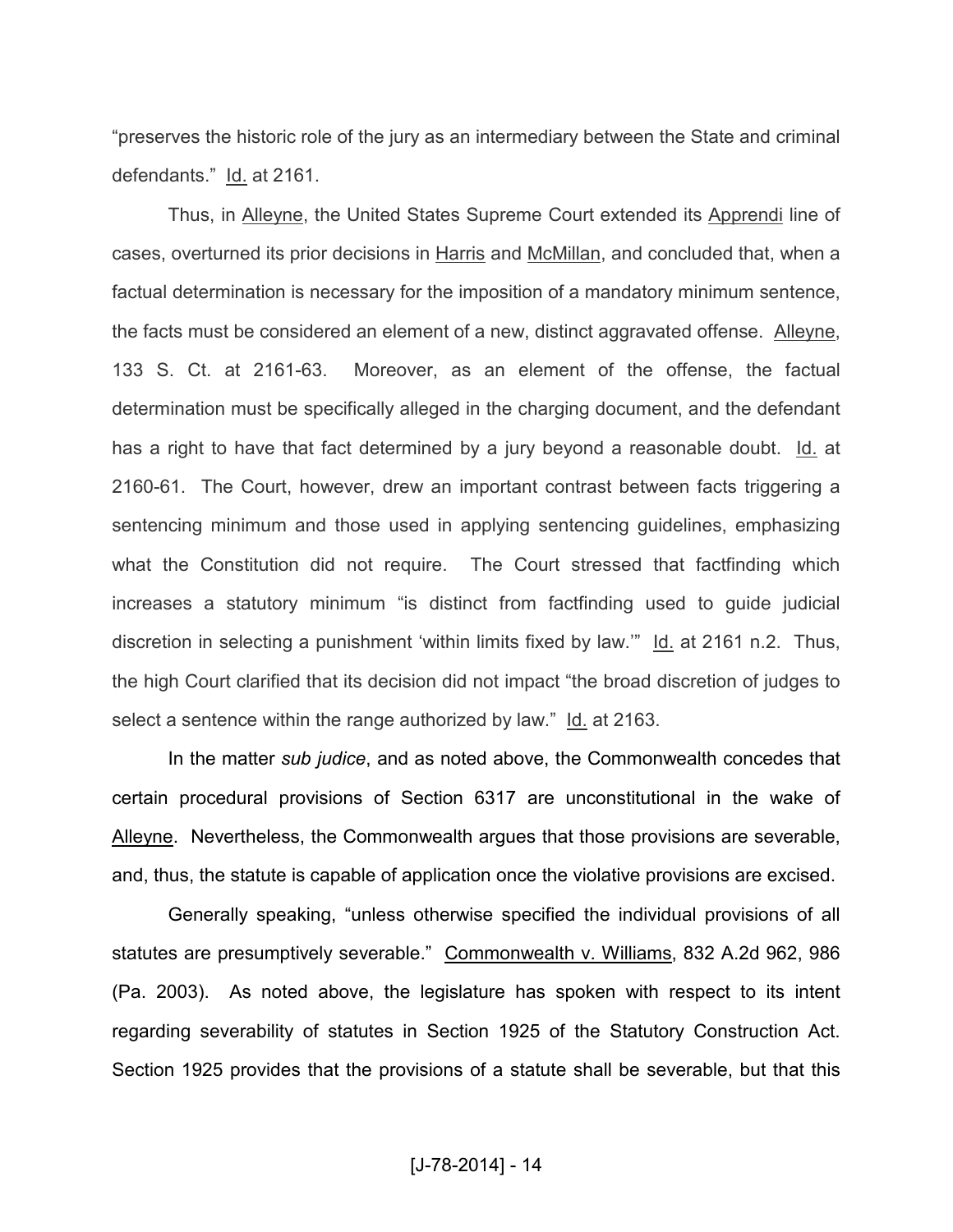presumption is rebutted when either (1) the valid provisions of the statute are so essentially and inseparably connected with the void provisions that it cannot be presumed the legislature would have enacted the remaining valid provisions without the voided ones; or (2) the remaining valid provisions standing alone are incomplete and incapable of being executed in accord with the intent of the General Assembly. 1 Pa.C.S. § 1925.

Accordingly, we must first review Section 6317 and determine what provisions of the mandatory minimum sentencing statute are violative of Alleyne and then consider whether the statute, applying Section 1925, can survive without those provisions in accord with the intent of the General Assembly.

Initially, Section 6317(a) provides that, "[i]f *the sentencing court* finds that the delivery or possession with intent to deliver was to an individual under 18 years of age, then this section shall not be applicable and the offense shall be subject to section 6314 (relating to sentencing and penalties for trafficking drugs to minors)." 18 Pa.C.S. § 6317(a) (emphasis added). The Commonwealth concedes that this provision, placing in the hands of the sentencing court a factual determination regarding application of Section 6317, is unconstitutional and must be severed from the statute. This provision, like other provisions in 6317(b) discussed below, is inconsistent with Alleyne's dictate that a fact which may increase a penalty must be submitted to a jury, and, for our purposes, evinces an intent on the part of the legislature to make mandatory minimum sentencing independent of a charged offense.

Further, and foundationally, the General Assembly was clear that the mandatory minimum sentencing provisions of Section 6317 were not intended to constitute an element of a crime, and, thus, part of an offense: "The provisions of this section shall not be an element of the crime." 18 Pa.C.S. § 6317(b). The United States Supreme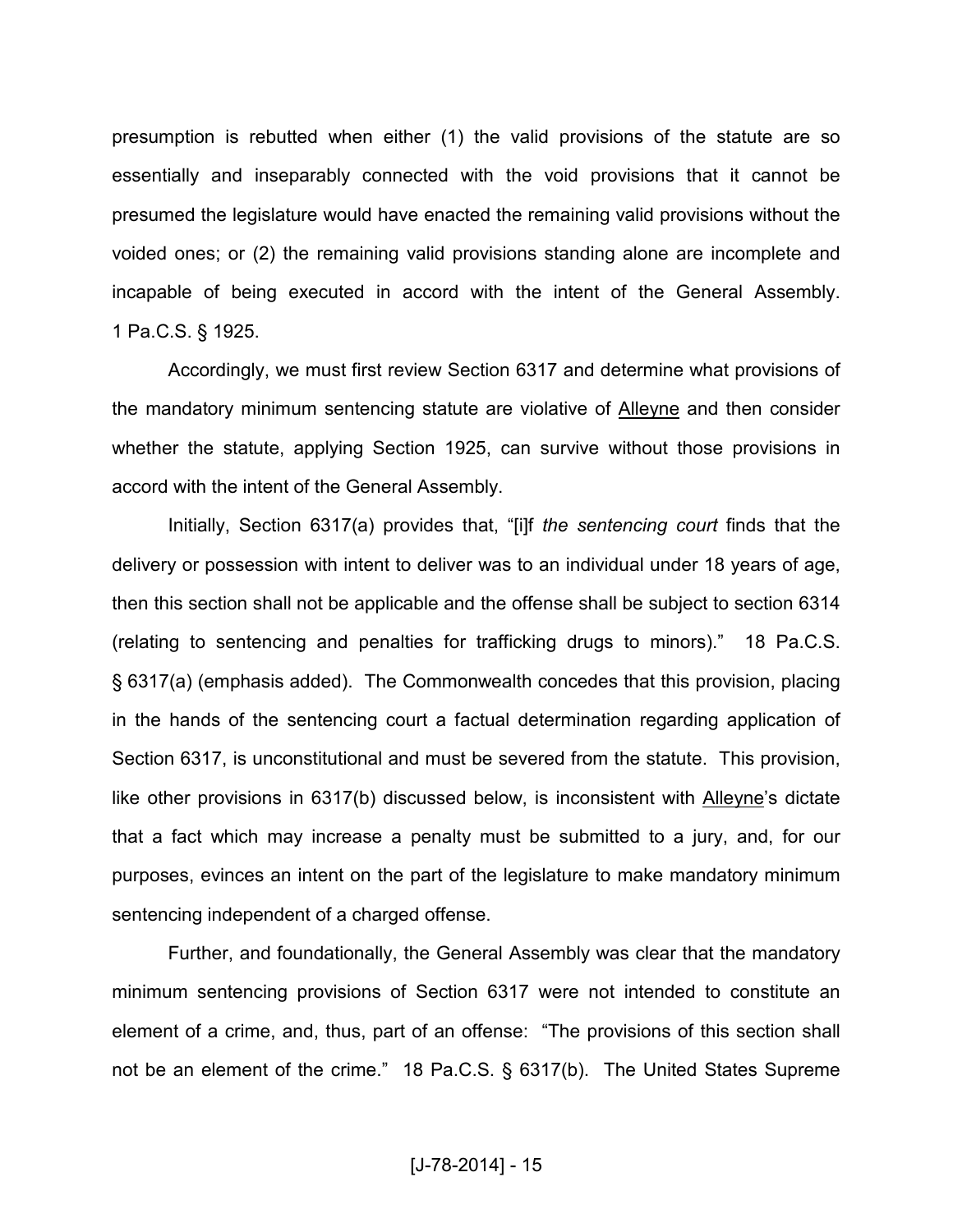Court in Alleyne, however, effected a sea change in this area of the law. Under Alleyne's mandate, the mandatory minimum sentencing provision found in Section 6317, together with the core crime, is deemed to be an aggravated offense of drug trafficking with the required fact — here, proximity of the drug activity to a school constituting an element of the offense. See Alleyne, 133 S. Ct. at 2155 ("Any fact that, by law, increases the penalty for a crime is an 'element' that must be submitted to the jury and found beyond a reasonable doubt."); id. at 2162 ("When a finding of fact alters the legally prescribed punishment so as to aggravate it, the fact necessarily forms a constituent part of a new offense and must be submitted to the jury."). Thus, Alleyne transforms the proximity sentencing factor of Section 6317 into exactly what the General Assembly expressly did not intend — a proximity requirement constituting an element of a new aggravated offense.

Related thereto, Section 6317 provides that "[n]otice of the applicability of this section to the defendant shall not be required prior to conviction, but reasonable notice of the Commonwealth's intention to proceed under this section shall be provided after conviction and before sentencing." 1 Pa.C.S. § 6317(b). This post-conviction notice provision further reveals a legislative intent that the mandatory minimum sentence was not to constitute a brand-new crime, as that would require pre-trial notice. This too is now unconstitutional in light of Alleyne's *de jure* designation of a new aggravated crime and the concomitant requirement of notice in the charging documents of this new offense. Alleyne, 133 S. Ct. at 2161 ("Defining facts that increase a mandatory statutory minimum to be part of the substantive offense enables the defendant to predict the legally applicable penalty from the face of the indictment").

Further, given Alleyne's designation of a new aggravated offense, Section 6317(b)'s mandate that "[t]he applicability of this section shall be determined at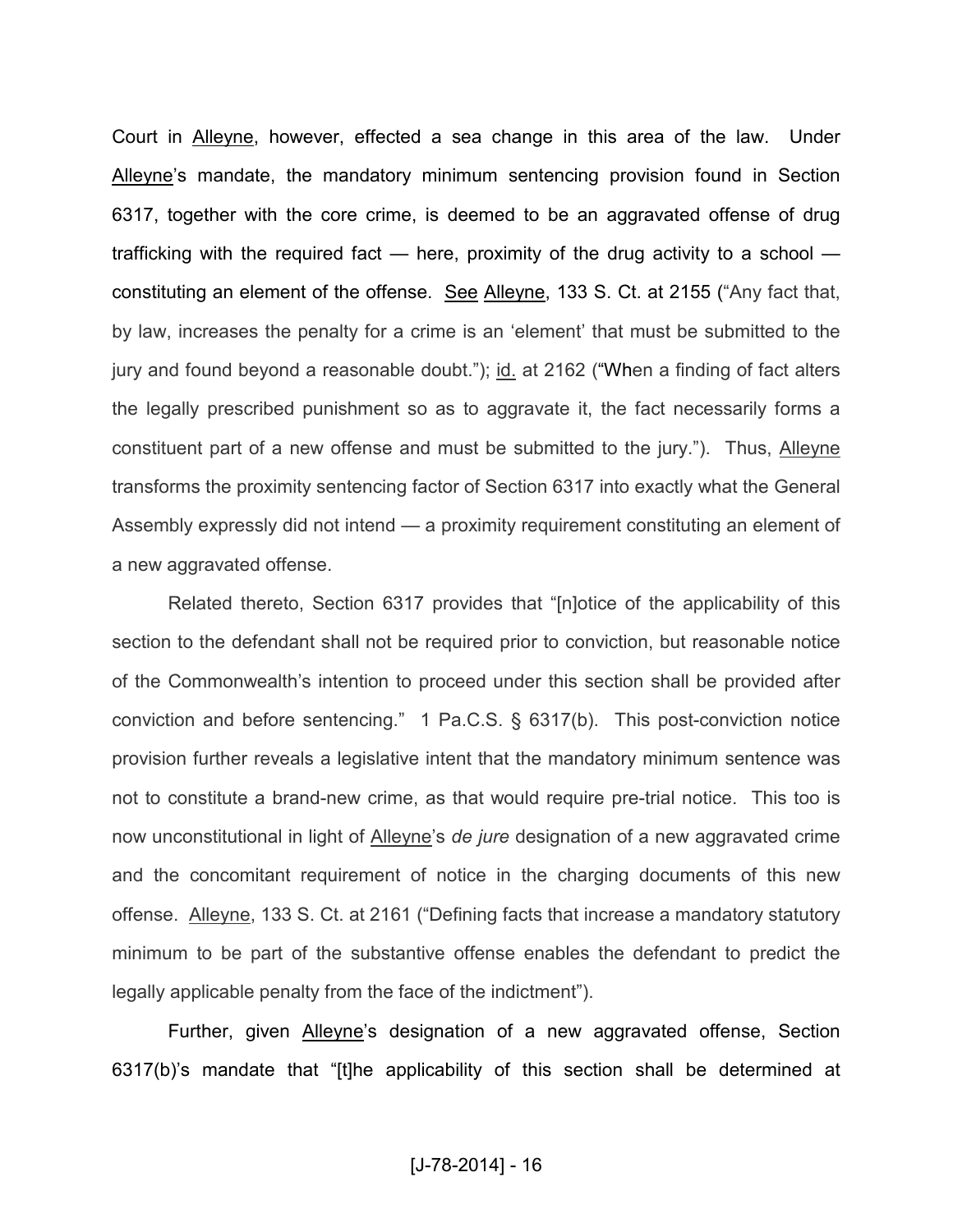sentencing" is now void. Related thereto, Section 6317(b) provides "The court shall consider evidence presented at trial, shall afford the Commonwealth and the defendant an opportunity to present necessary additional evidence and shall determine by a preponderance of the evidence if this section is applicable." 18 Pa.C.S. § 6317(b). Thus, the statute not only mandates that the sentencing court shall determine applicability of the mandatory minimum, but that it will do so upon evidence offered both at trial and at sentencing, and by a preponderance of the evidence standard, all of which violate **Alleyne's requirement that such factfinding is to be treated as an element** of a new aggravated offense, determined by a jury, and by a reasonable doubt standard.

Finally, Section 6317(d) offers that, "[i]f a sentencing court refuses to apply this section where applicable, the Commonwealth shall have the right to appellate review of the action of the sentencing court. The appellate court shall vacate the sentence and remand the case to the sentencing court for imposition of a sentence in accordance with this section if it finds that the sentence was imposed in violation of this section." 18 Pa.C.S. § 6317(d). As Alleyne has rendered factfinding for purposes of Section 6317 to be elements of a new offense and, thus, a determination for the jury, the Commonwealth's right to appeal that fact finding granted by subsection (d), raises serious double jeopardy concerns.

In sum, as detailed above, we find that numerous provisions of Section 6317 are unconstitutional in light of the United States Supreme Court's decision in Alleyne. After Alleyne, these aspects of the statute - that the provisions are declared not to be elements of the offense, that notice is not required prior to conviction, that factfinding is conducted at sentencing, that the sentencing court performs factfinding, that the applicable standard is preponderance of the evidence, and that the Commonwealth has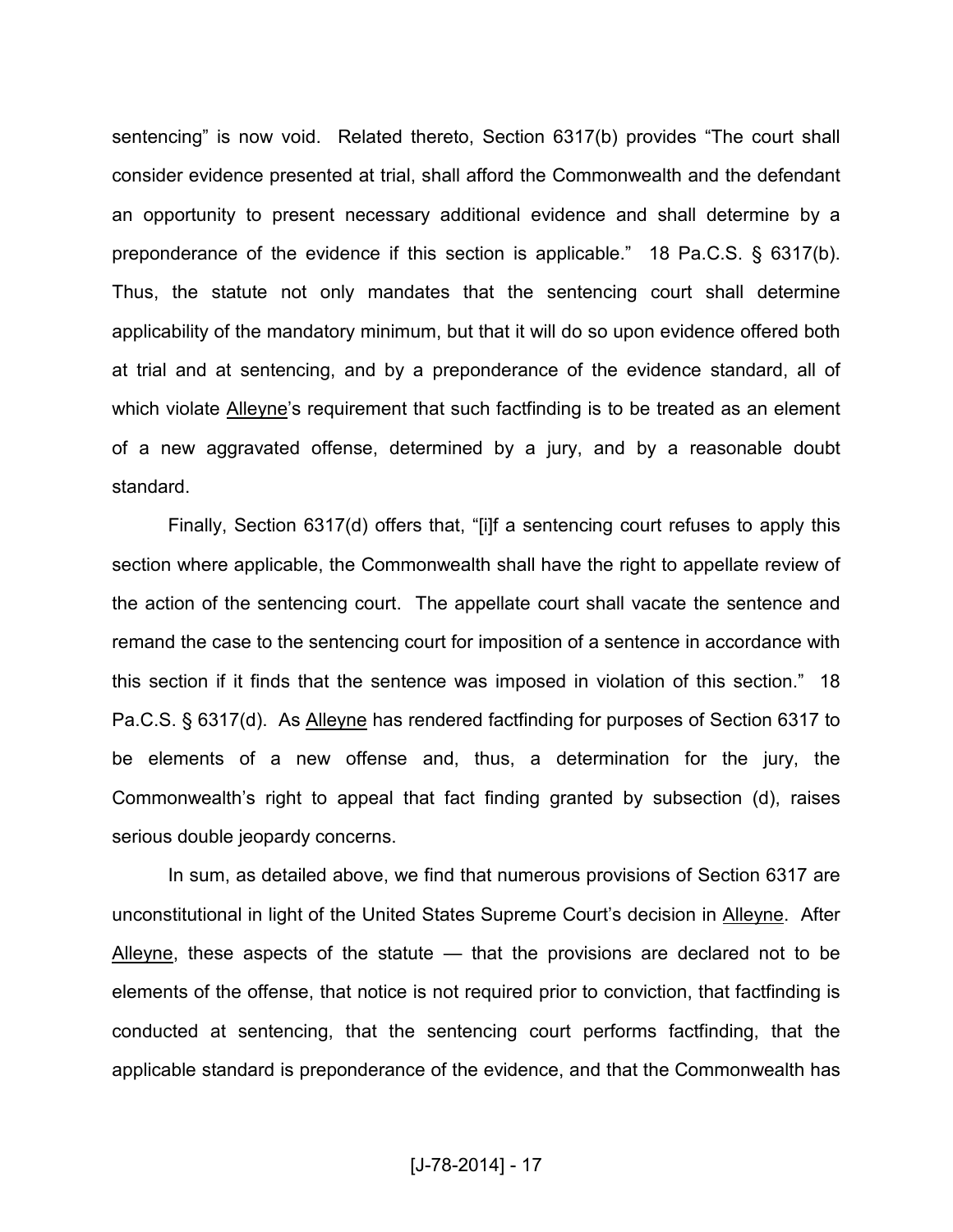the right to appeal where the imposed sentence was found to be in violation of the statute — are now infirm. However, the other provisions — specifying the proximity of the drug transaction to a school, and requiring the age of the offender to be over 18 do not offend the Supreme Court's mandate in Alleyne. Thus, we turn to consider whether the statute can survive without those invalid provisions, with principal focus on the legislature's intent. 1 Pa.C.S. § 1925; Saulsbury v. Bethlehem Steel Co., 196 A.2d 664, 667 (Pa. 1964) ("In determining the severability of a statute or ordinance, the legislative intent is of primary significance.").

Initially, we emphasize that, as a general overarching matter, based upon our review of Section 6317, the General Assembly has unambiguously expressed its intent regarding the nature of this mandatory minimum sentencing statute: it is a *sentencing*  statute — the provisions of the statute are not to constitute elements of an offense, notice of its application need not be provided prior to sentencing, and factual determinations triggering its application are to be determined at sentencing. Cf. Samuel, 961 A.2d at 63-64 (addressing two-strikes sentencing statute, 42 Pa.C.S. § 9714(g), and unanimously finding that plain language of statute indicated that sentencing court, and not the jury, must determine whether crime in question was crime of violence; that jury determination would render statute contradictory by redefining the crime with added elements; and that it is the legislature that is charged with defining elements of crimes).<sup>2</sup> Yet, virtually every provision of Section 6317 enacted by the legislature to effectuate this intent runs afoul of the notice, jury trial, burden of proof, and post-trial rights of the accused after Alleyne. These provisions are elaborate, express, and detailed, and are no mere add ons, but, rather, are prominent and central features of the statute. Cf. Commonwealth v. Williams, 832 A.2d 962, 986 (Pa. 2003) (finding

 $^2$  As discussed further below,  $\underline{\text{Sample}}$  addressed Section 9714 in a pre- $\underline{\text{Alleyne}}$  context.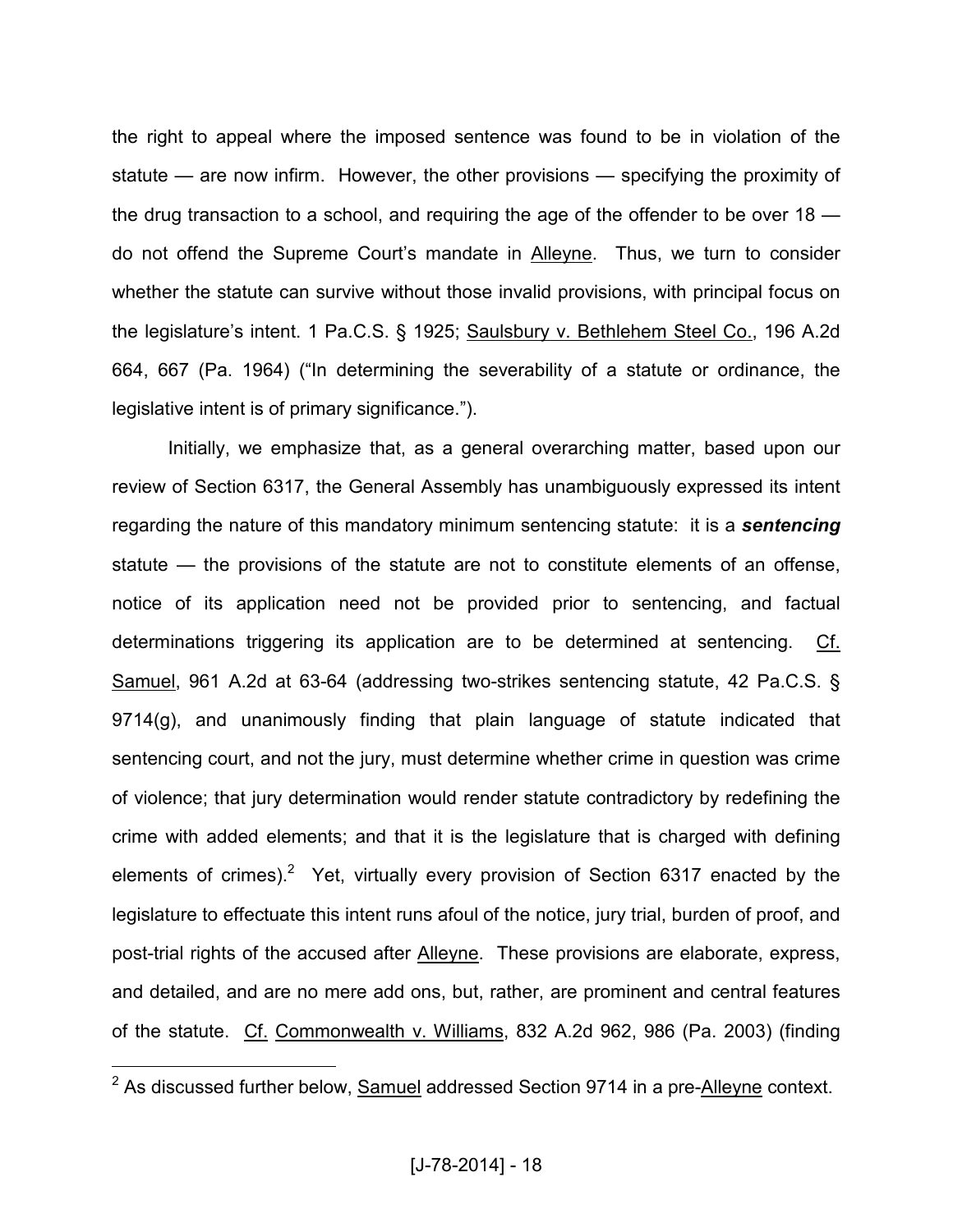severance permissible, as constitutionally infirm portions of Megan's Law II were an "add-on" to the integrated legislative scheme set out in remainder of statute, formed a distinct program, and, absent such provisions, enforcement of the statute was possible). In contemplating the significant rights that come with the United States Supreme Court's marked transformation of sentencing factors into elements of a new aggravated offense, and the resulting evisceration of essential aspects of Section 6317, we find that the unoffending provisions of the statute — the proximity and age requirements — standing alone, are incomplete and incapable of being executed in accordance with legislative intent. 1 Pa.C.S. § 1925. By operation of Alleyne, Section 6317 has been stripped of all the features that allow it to function as a sentencing statute.

Critically, the legislature's expression in Section 6317 that the mandatory minimum sentencing triggers are not to be elements of a crime are clear expressions that the General Assembly did not intend to promulgate in Section 6317 a new aggravated offense. To effectuate the remaining provisions of Section 6317 would require a wholesale reconceptualization of the statute. In short, it cannot be stressed enough that the legislature intended that Section 6317 be a sentencing provision and not a substantive offense. It is for this foundational reason that the Commonwealth's proposed substantive/procedural conceptualization of the statute is inapt.

The Commonwealth asserts the employment of special verdicts — or, as expressed at oral argument, the finding of a general verdict with special interrogatories addressing proximity and age — as a way to cure the constitutional deficiencies in the statute. We disagree. First, nothing in Section 6317 suggests the legislature contemplated such an approach. Second, special verdicts would not cure the notice and appeal provisions of Section 6317 noted above. Specifically, as, under Alleyne, the factual determinations of proximity and age pursuant to Section 6317 would be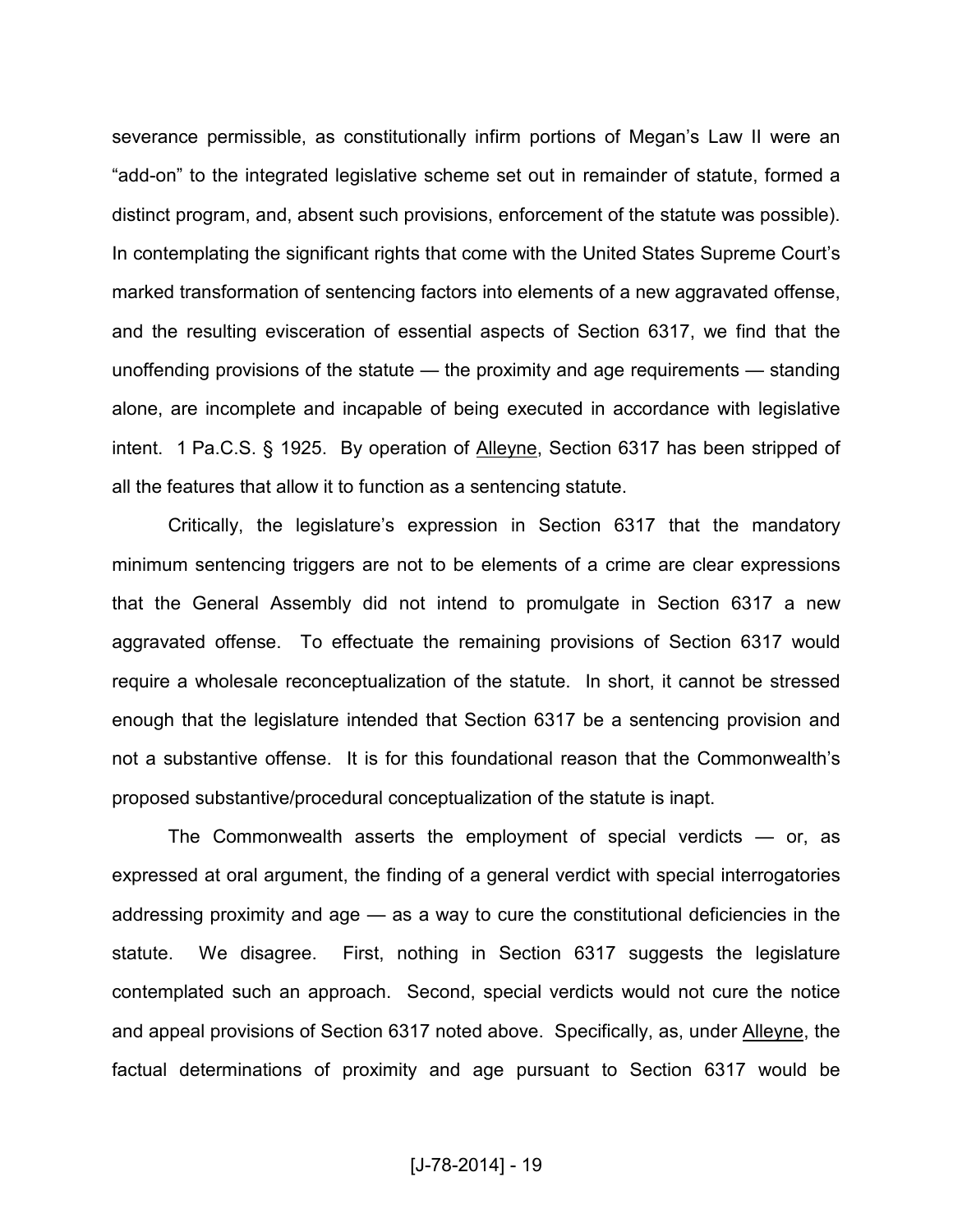elements of a new aggravated offense, the complaint and information/indictment would have to set forth related allegations. See, e.g., Pa.R.Crim.P. 504, 560. This notice requirement could not be remedied by the use of special verdicts. Furthermore, were special verdicts utilized, the provision affording the Commonwealth an appeal would be problematic, as it would suggest the appellate court could *de novo* reassess a jury's determination with respect to proximity and age.

Moreover, in our pre-Alleyne decision in Samuel,<sup>3</sup> our Court, in addressing a twostrikes mandatory minimum sentencing provision virtually identical to Section 6317, rejected special verdicts as a possible tool to allow a jury to render a factual determination for purposes of sentencing. Specifically, the appellant, Eric Samuel, was sentenced after the Commonwealth sought application of the mandatory two-strike provision in 42 Pa.C.S. § 9714. Samuel, 961 A.2d at 59-60. The Commonwealth asserted that a conviction for the burglary of Jamaal Garnett's home constituted a second strike under the statute because the evidence at trial revealed that, when appellant committed the burglary, Garnett was home, in a building adapted for overnight accommodations, which satisfied the definition of a "crime of violence" for purposes of the two-strike statute. Samuel argued that, because the information did not specify that a person was present during the burglary, and the jury was not specifically asked to render a factual determination in this regard, the burglary conviction could not qualify as a "crime of violence," and should not count as a second strike. Id. Nevertheless, the sentencing court made the factual finding that Garnett was home when Samuel entered the premises, and, thus, that his burglary constituted a crime of violence. Id.

<sup>&</sup>lt;sup>3</sup> While Samuel was decided prior to the United States Supreme Court's decision in Alleyne, it nevertheless is instructive, not only with respect to assessing the legislature's intent that the mandatory minimum sentencing provisions were not to be elements of a crime, but, also, as to the disfavor of special verdicts in criminal trials.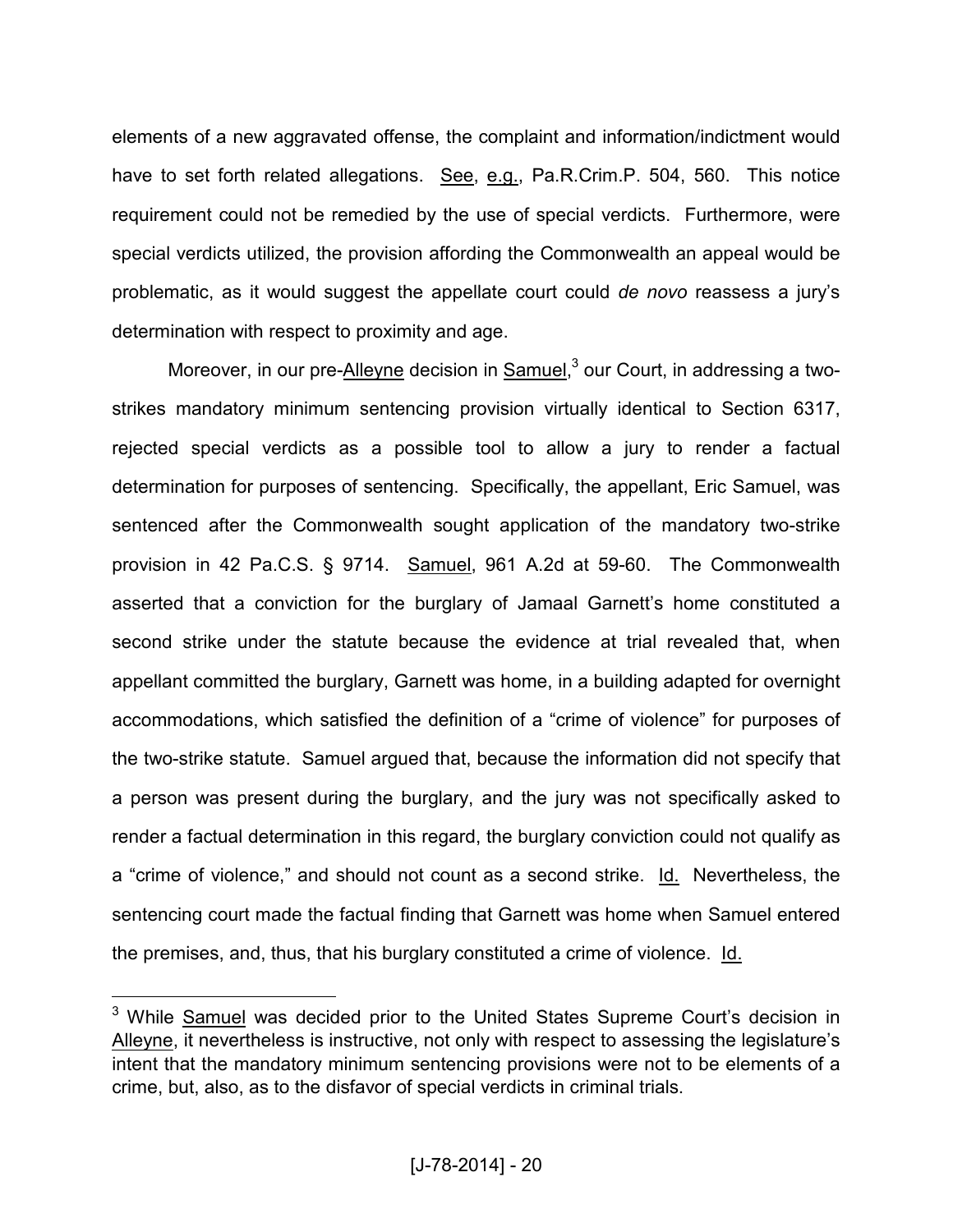On Samuel's appeal to our Court, we placed particular emphasis on the statute's verbiage, like that in Section 6317 before us, that its mandatory provisions were not elements of the crime and that the statute was not to be applied until sentencing. Thus, we opined that the plain language of the statute indicated the legislature's intent, and that the sentencing court, and not the jury, was to determine whether the crime was a "crime of violence" by the preponderance of the evidence. Samuel, 961 A.2d at 63. Further, we eschewed an interpretation that the burglary-related crime of violence was required to be charged in the information, or necessitated a specific jury finding, as improperly redefining the crime of burglary would be in contradiction to the statutory language mandating that the provisions of Section 9714 shall not be an element of the crime. Id. Of particular relevance to our analysis in the instant matter, we further rejected Samuel's position, concluding that it would require the jury to issue a special verdict with individual interrogatories, noting that this would be contrary to the statutory language that notice of application of the mandatory minimum sentencing was not required prior to conviction, that there was no allowance for special verdicts in criminal trials, and that "[t]he proposal of special verdicts in criminal trials to determine what issues the jury actually resolved has been almost universally condemned." Samuel, 961 A.2d at 64; see also Commonwealth v. Jacobs, 39 A.3d 977, 987 (Pa. 2012) (plurality) ("[T]here is no authority for special verdicts in criminal trials.").<sup>4</sup>

<sup>&</sup>lt;sup>4</sup> The Commonwealth contends our Court's recognition in **Samuel** that special verdicts are disfavored in criminal trials is *dicta.* We disagree. Special verdicts, as noted above, were deemed to be a requirement for Samuel to obtain relief, and, thus, our Court's rejection of Samuel's suggestion of the use of special verdicts was necessary to our repudiation of his position. More importantly, we recognize that, in the post-Apprendi landscape, courts are reconsidering the proscription against special verdicts in criminal matters, see, e.g., Jacobs, 39 A.3d at 988 (Saylor, J., concurring); but, while the Commonwealth points to proposed amendments to the Pennsylvania Rules of Criminal Procedure which would, if adopted, allow for special verdicts to comply with Alleyne,  $(continued...)$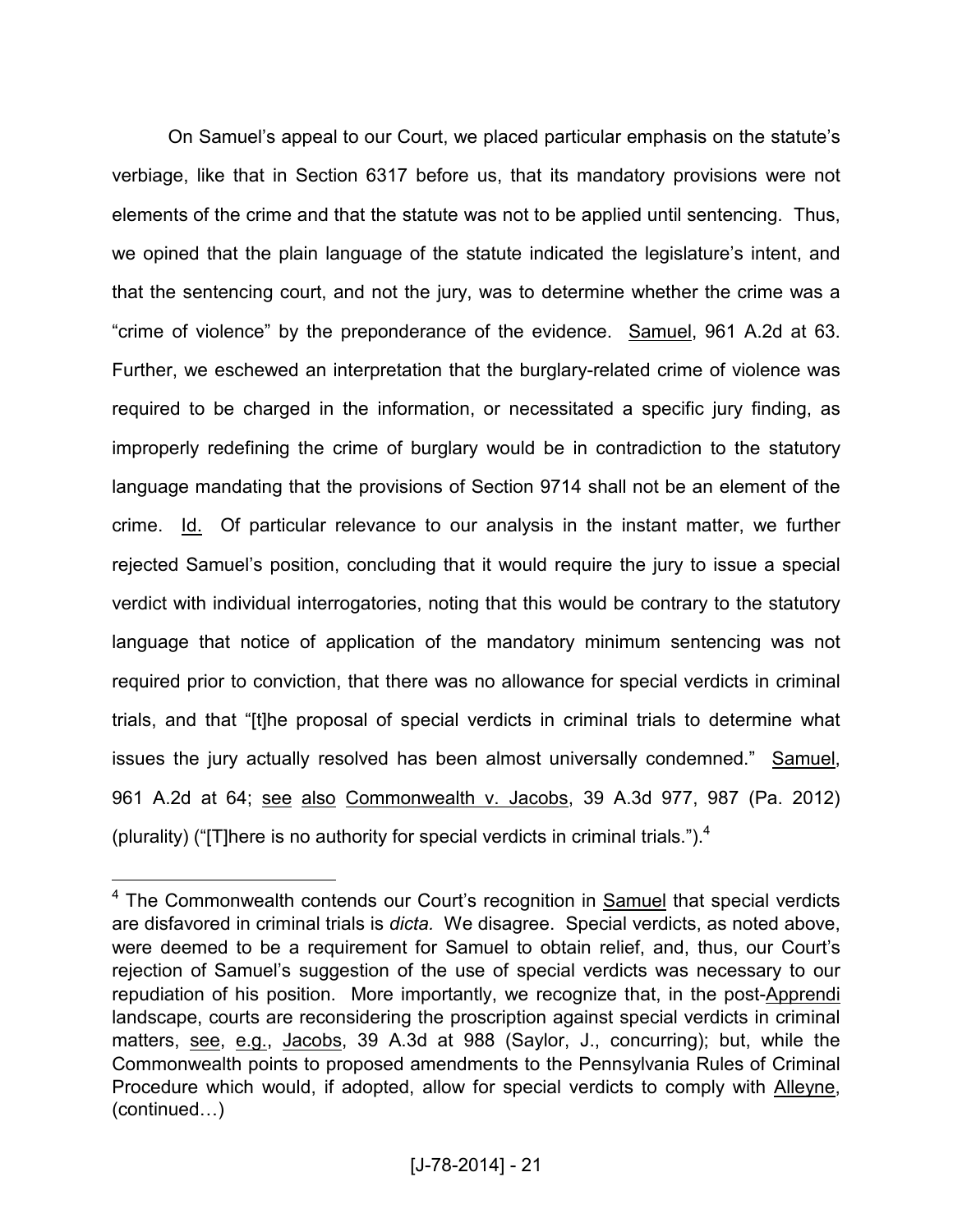It is beyond our province to, in essence, rewrite Section 6317 to transform its sentencing commands, whether by utilizing special verdicts or otherwise, into a new substantive offense, contrary to the express legislative intent to the contrary. Thus, we find the unoffending portions of the statute, standing alone, without a wholesale rewriting, are incomplete and incapable of being vindicated in accord with the legislature's intent. 1 Pa.C.S. § 1925.

Our decision in Commonwealth v. Mockaitis, 834 A.2d 488 (Pa. 2003), sharpens the point. In that matter, our Court considered a challenge to a statute which delegated to sentencing courts the responsibility of ordering installation of ignition interlock systems on motor vehicles as a condition precedent to restoration of operating privileges by the Pennsylvania Department of Transportation ("Department") for serial DUI offenders and of certifying to the Department that such systems had been installed. The trial court found these provisions to be unconstitutional on the basis of equal protection, separation of powers, and procedural due process. We agreed with the lower court that the statute's delegation to the judiciary of executive functions was unconstitutional as a violation of the separation of powers doctrine. Id. at 499-502.

Our Court, however, went on, *sua sponte*, to consider whether the statute was severable, and concluded that the statute did not need to be struck in its entirety. In so holding, we explained that, in accordance with legislative intent, recidivist DUI offenders were still required to seek restoration of operating privileges by applying to the Department for an ignition interlock restricted license, and, thus, an administrative

<sup>(...</sup>continued)

such rules, even if adopted, are tangential to discerning the severability of provisions contained in a statute with an express, detailed, and expansive procedure, and, more importantly, in estimating legislative intent.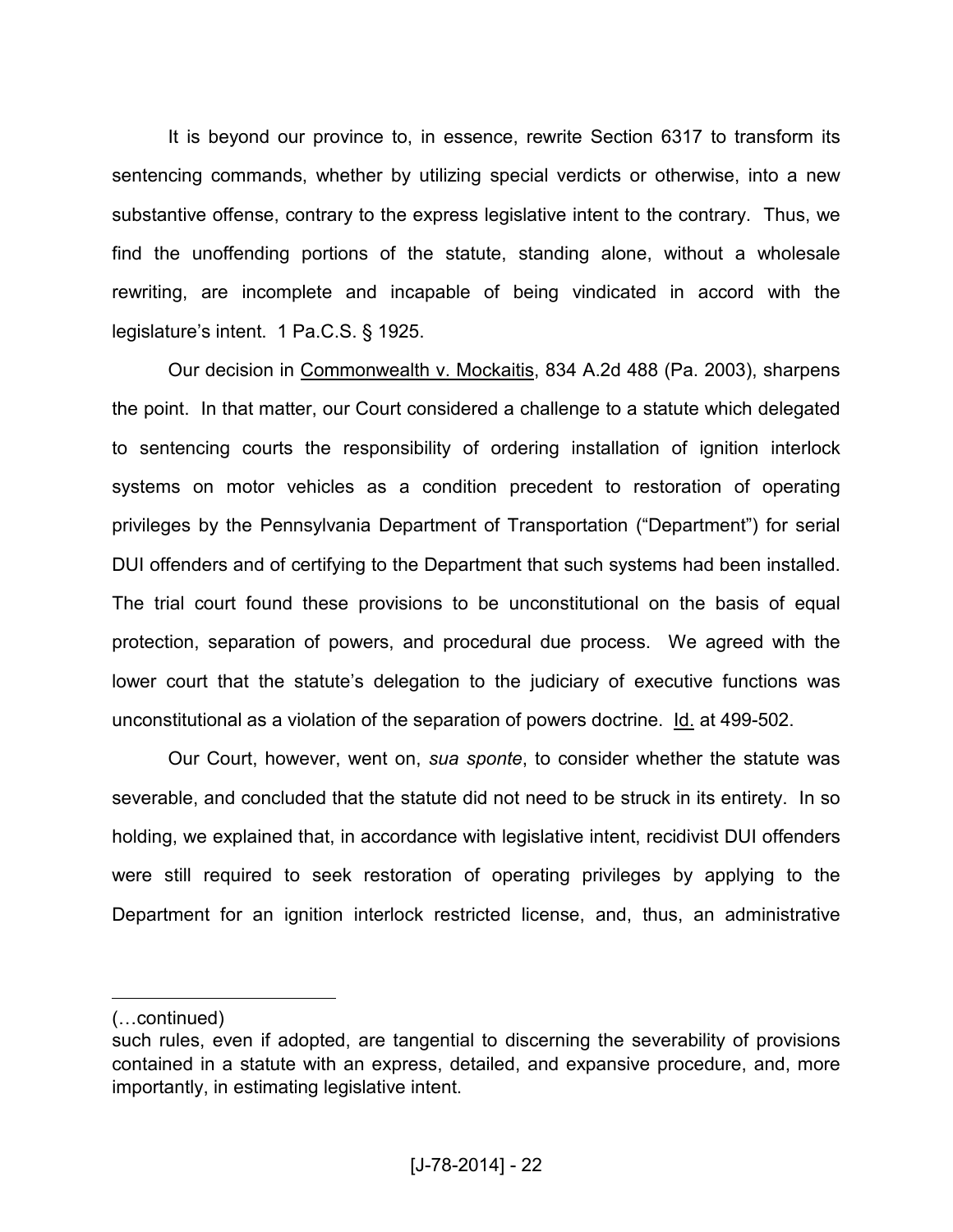agency was available to effectuate the remaining portions of the statute. We stressed that

> the Department - the administrative agency that properly should discharge the executive function that [the statute] delegated to the judiciary -- may employ the remaining valid portions of [the statute] to effectuate the legislative requirement that serial DUI offenders, who can have their driving privileges restored after an automatic one-year suspension, may do so only after securing an 'ignition interlock restricted license' which allows an offender to operate a motor vehicle only if it is equipped with an approved ignition interlock system.

Id. at 490. Here — unlike in Mockaitis where there already existed a process in place to execute the remaining valid portions of the statute which was consistent with legislative intent — the General Assembly has made clear that the provisions of Section 6317 are not to be elements of the crime and no substitute process can fix that.

In conclusion, we hold, as detailed above, that numerous provisions of Section 6317 are constitutionally infirm under Alleyne. Moreover, the remaining provisions of Section 6317, standing alone, are incomplete and are incapable of being vindicated in accord with the intent of the General Assembly. 1 Pa.C.S. § 1925. Because of the significant provisions found to violate the Constitution, which clearly express the intent of the legislature that Section 6317 is a mandatory minimum sentencing statute, and not a substantive offense, we find the remaining unoffending provisions of Section 6317 are incapable of being severed, and we will not judicially usurp the legislative function and rewrite Section 6317 or create a substantive offense which the General Assembly clearly did not desire. Rather, we leave it to our sister branch for an appropriate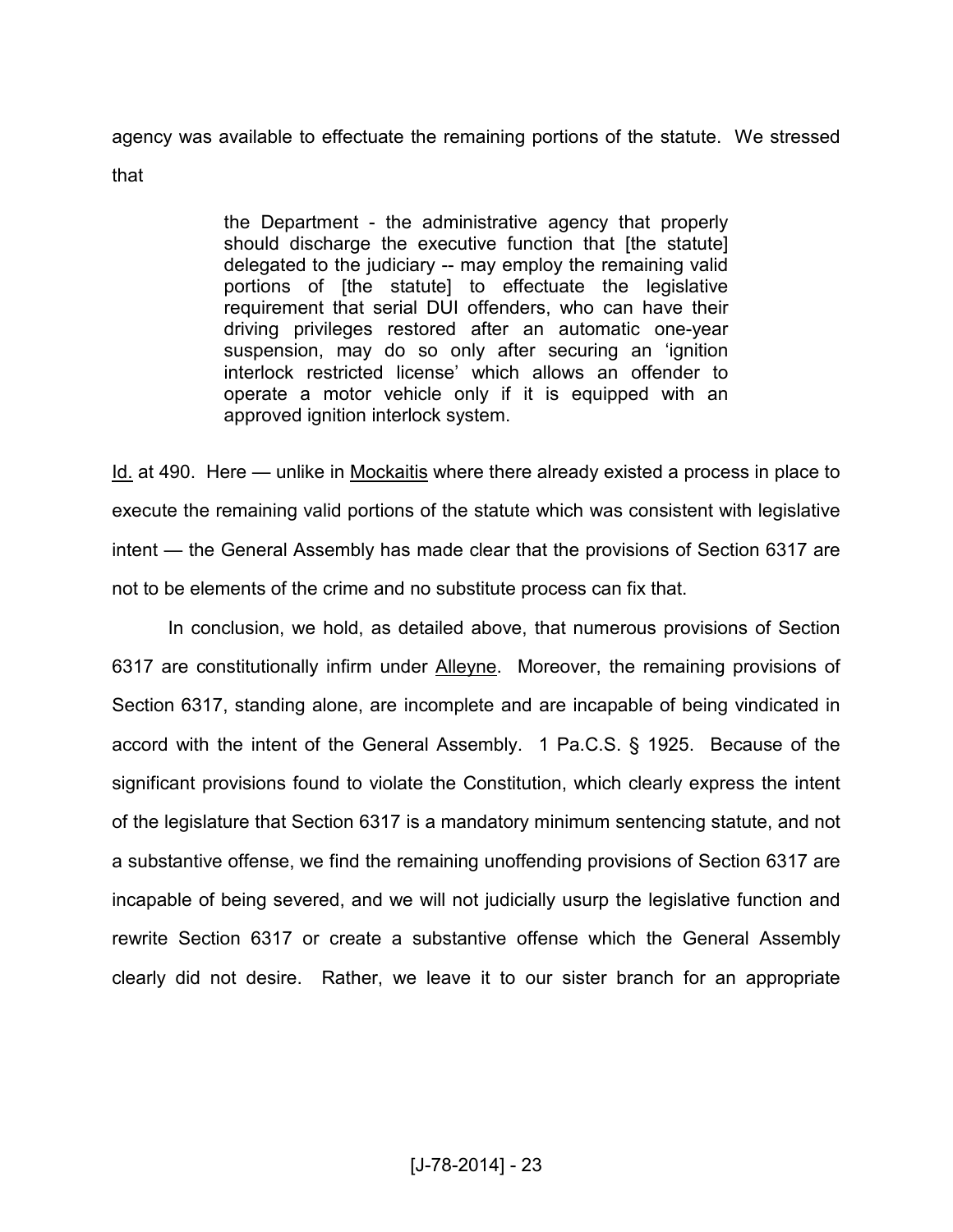statutory response to the United States Supreme Court's decision in Alleyne.<sup>5</sup> See Commonwealth v. Kirkner, 805 A.2d 514, 516-17 (Pa. 2002) ("The statute cannot be modified by judicial discretion, no matter how well-intentioned the trial court might be."); Commonwealth v. Wright, 494 A.2d 354, 357 (Pa. 1985) ("[U]nder our system of jurisprudence the legislature is charged with the responsibility of defining the elements of crimes."); see also Commonwealth v. Mazzetti, 44 A.3d 58, 67 (Pa. 2012) (*per curiam*) (finding, in context of Commonwealth being precluded from seeking mandatory sentence at revocation of probation where it did not seek the mandatory sentence at the original sentencing proceeding, "[t]his Court may not supply omissions in a statute [Section 6317]" (internal quotation omitted)); Commonwealth v. Dixon, 53 A.3d 839, 846 (Pa. Super. 2012) (in concluding that a daycare does not constitute a school for purposes of Section 6317, noting that a court has no authority to insert words in the statute not provided by General Assembly).

Finally, and importantly, our decision today in no way impacts the ability of the Commonwealth to convict and sentence those dealing in illegal drugs near our

 $<sup>5</sup>$  Indeed, Appellee offers that the legislature may view the alternative of revising</sup> the sentencing guidelines to reflect such enhanced sentencing as an adequate and preferable option. Appellee's Brief at 21. In this regard, the United States Supreme Court in Alleyne was clear that facts that influenced judicial discretion did not have to be submitted to the jury and that "broad sentencing discretion, informed by judicial factfinding, does not violate the Sixth Amendment." Alleyne, at 2163; see also Apprendi, 530 U.S. at 481 ("[N]othing in this history suggests that it is impermissible for judges to exercise discretion — taking into consideration various factors relating both to offense and offender — in imposing a judgment within the range prescribed by statute") (emphasis original); United States v. Cassius, 2015 U.S. App. LEXIS 1200, \*9-10 (3d Cir. January 27, 2015) (reasoning trial court's finding of larger drug quantity used solely as a sentencing factor to assist in determining defendant's sentence within prescribed statutory range permissible under Alleyne); United States v. Freeman, 763 F.3d 322, 336 (3d Cir. 2014) (same); United States v. Ramirez-Negron, 751 F.3d 42, 49 (1st Cir. 2014) (same).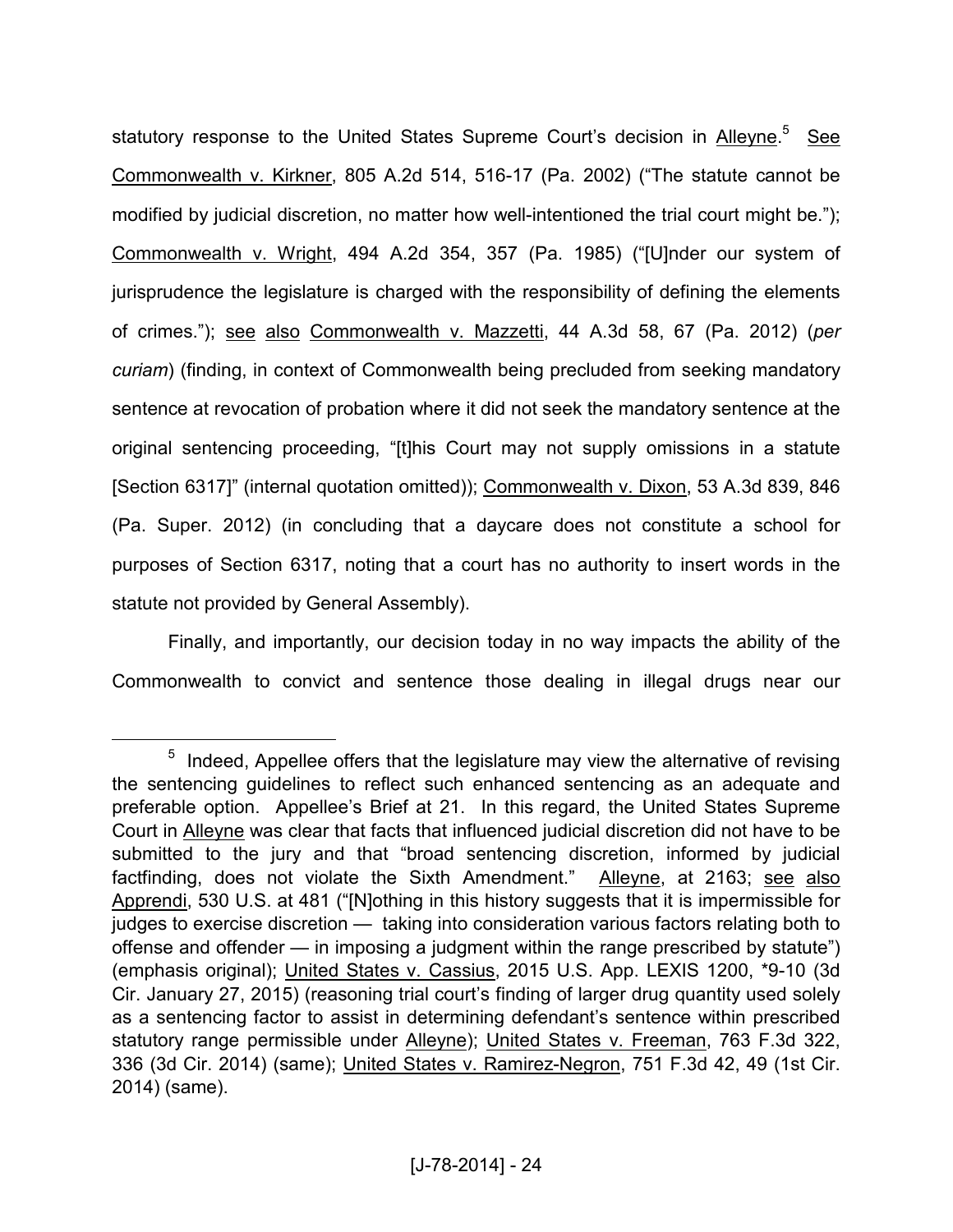Commonwealth's schools — it merely limits the imposition of a *mandatory* minimum sentence for those offenders until our legislature acts to address the constitutional requirements imposed by the United States Supreme Court in Alleyne.<sup>6</sup>

The order of the Court of Common Pleas of Chester County is hereby affirmed.

 $<sup>6</sup>$  In concluding the statute is severable, the dissenters focus almost exclusively on the</sup> General Assembly's "manifest" intent in enacting Section 6317 — to impose "mandatory minimum sentences upon those who sell drugs in a school zone," Dissenting Opinion (Stevens, J.) at 5, and "enhanced penalties for drug sales near our schools," Dissenting Opinion (Eakin, J.) at 2. There is no controversy over the legislature's goal in passing Section 6317 or its wisdom in imposing mandatory minimum sentences on those who sell drugs near our schools. However, the intent behind the legislature's passage of Section 6317 is relevant only in the context of the discrete severability analysis under 1 Pa.C.S. § 1925.

With respect to that analysis, as noted above, the United States Supreme Court in Alleyne held that any fact which increases a mandatory minimum sentence is an *element* of the crime which must be submitted to the jury and found beyond a reasonable doubt — i.e., the core crime and the fact triggering the mandatory minimum sentence together constitute a *new aggravated crime*, and the triggering fact must be charged in the indictment as an element of that new crime. Thus, any severability analysis must take into account this transformation of a mandatory minimum sentencing provision into a substantive offense — with the proximity of the sale of drugs to school property being an element of that crime. Here, the General Assembly could not have been clearer that it did not intend to create a new offense, with its attendant notice requirements, when it stated that the provisions of the mandatory sentencing statute "shall not be an element of the crime." 18 Pa.C.S. § 6317(b). Nowhere in either dissent is this critical statement of the legislature's intention mentioned, or accounted for. Nor do they address how special verdicts would account for the notice requirements that are explicit in Alleyne's mandate. Alleyne, 133 S.Ct. at 2161 ("Defining facts that increase a mandatory statutory minimum to be part of the substantive offense enables the defendant to predict the legally applicable penalty from the face of the indictment"). The dissenters' position — effectively converting the remaining valid provisions of the sentencing statute into elements of a new substantive offense — is in direct conflict with the General Assembly's unambiguous intent that these provisions are not to be an element of the crime. While the legislature may rightfully "still want enhanced penalties for drug sales near our schools," Dissenting Opinion (Eakin, J.) at 2, the General Assembly made it equally and abundantly clear that it did not want them to be a substantive offense. Thus, it is for the legislature, not this Court, to devise a response consistent with the Supreme Court's mandate in Alleyne.